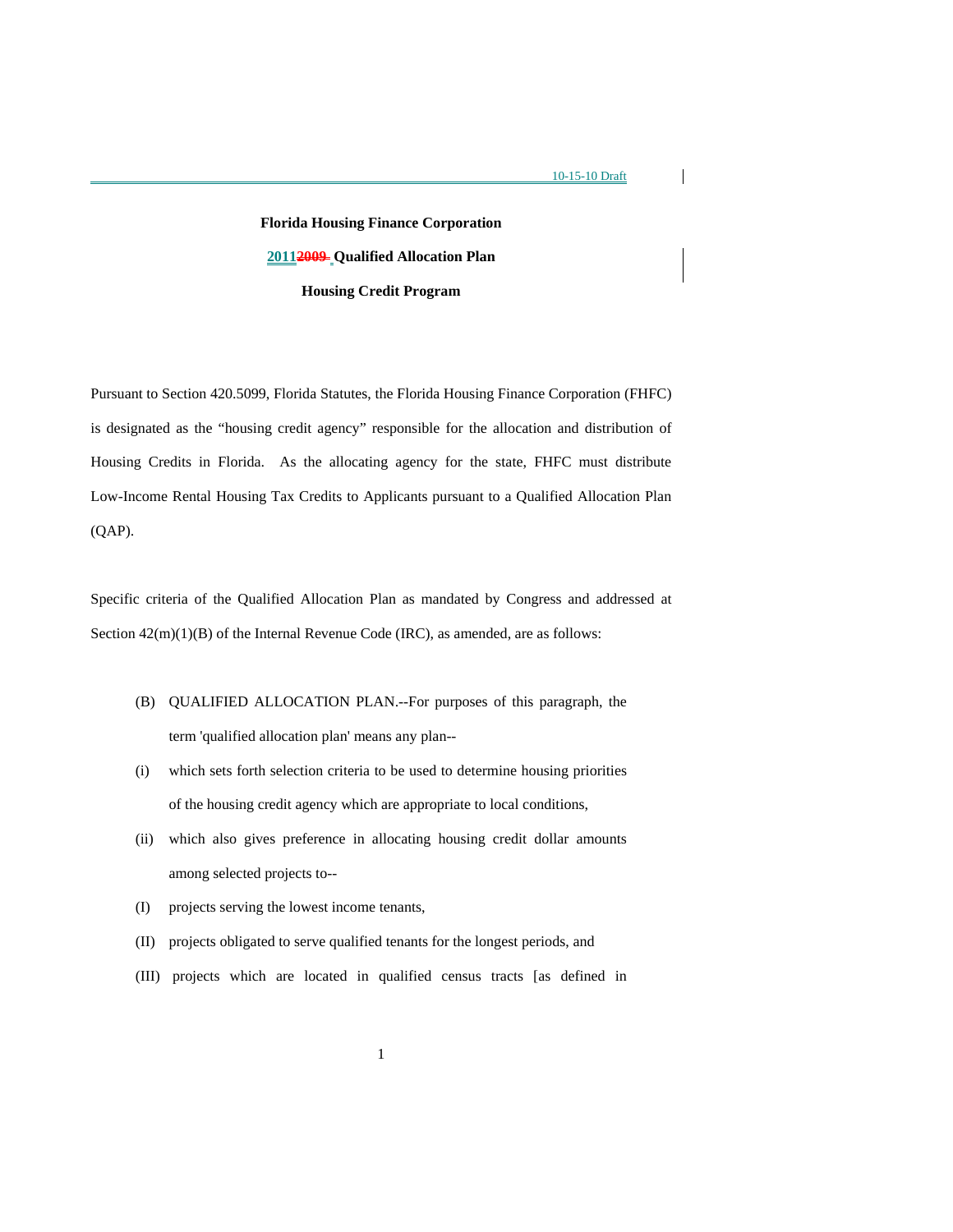subsection  $(d)(5)(C)$ ], and the development of which contributes to a concerted community revitalization plan, and

- (iii) which provides a procedure that the agency (or an agent or other private contractor of such agency) will follow in monitoring for noncompliance with the provisions of this section and in notifying the Internal Revenue Service of such noncompliance which such agency becomes aware of
- (C) CERTAIN SELECTION CRITERIA MUST BE USED.--The selection criteria set forth in a qualified allocation plan must include--
- (i) project location,
- (ii) housing needs characteristics,
- (iii) project characteristics including whether the project involves the use of existing housing as part of a community revitalization plan,
- (iv) sponsor characteristics,
- (v) tenant populations with special housing needs,
- (vi) public housing waiting lists,
- (vii) tenant populations of individuals with children,
- (viii) projects intended for eventual tenant ownership,
- (ix) the energy efficiency of the project, and
- (x) the historic nature of the project.

The Qualified Allocation Plan was developed based on IRC requirements and rental housing needs assessment studies conducted by independent vendors for FHFC.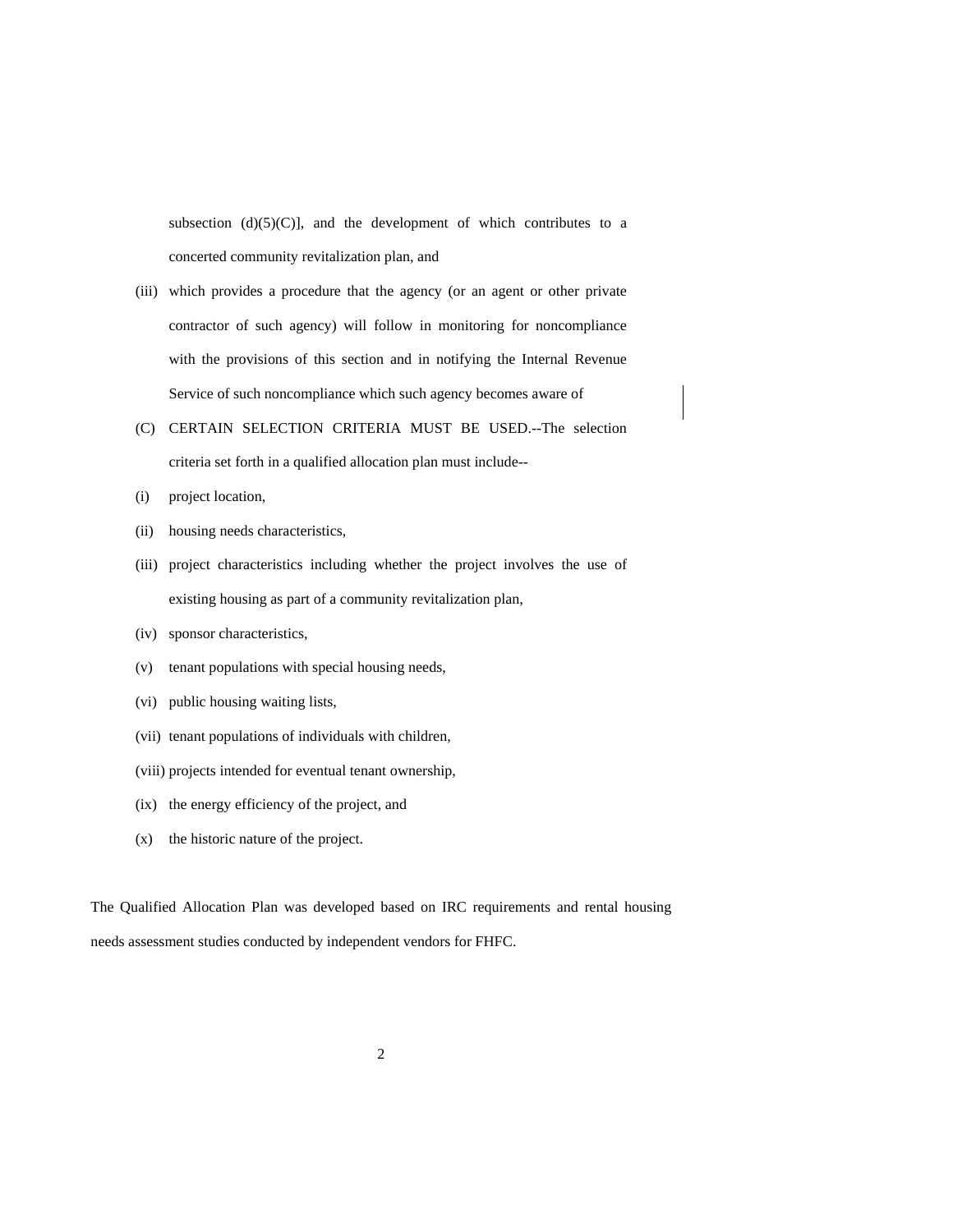The FHFC Board of Directors and the Governor of the State must approve the plan before its implementation.

All Developments will be reviewed if eligible pursuant to Rule Chapter 67-48, Florida Administrative Code, and evaluated pursuant to FHFC threshold, scoring and ranking criteria.

Prior to the issuance of a Housing Credit Allocation, a Development must be underwritten in accordance with Rule 67-48.0072, F.A.C., in order to determine the Development's feasibility, ability to proceed and the appropriate Housing Credit amount, if any. FHFC shall issue Housing Credits in an amount no greater than the amount needed for the financial feasibility and viability of a Development throughout the credit period. The issuance of Housing Credits or the determination of any allocation amount in no way represents or purports to warrant the feasibility or viability of the Development by FHFC.

All capitalized terms not otherwise defined herein have the meanings set forth in Rule Chapter 67-48, Florida Administrative Code.

The 2009–Total Housing Credit Allocation Authority available at the time of final ranking (annual per capita allocation amount plus any National Pool Housing Credits received)will be awarded in accordance with the Universal Application Package and as follows:

1. 50 percent of the Total Housing Credit Allocation Authority available at the time of ranking will be set aside for those Applicants that select and qualify for the following Development Categories at Part III.A.3.a. of the Application: Preservation or Acquisition

**Formatted:** Font: 12 pt

**Formatted:** Font: 12 pt

 $at: 0.5"$ 

**Formatted:** Numbered + Level: 1 + Numbering Style: 1, 2, 3, … + Start at: 1 + Alignment: Left + Aligned at: 0.25" + Indent **Formatted:** Font: 12 pt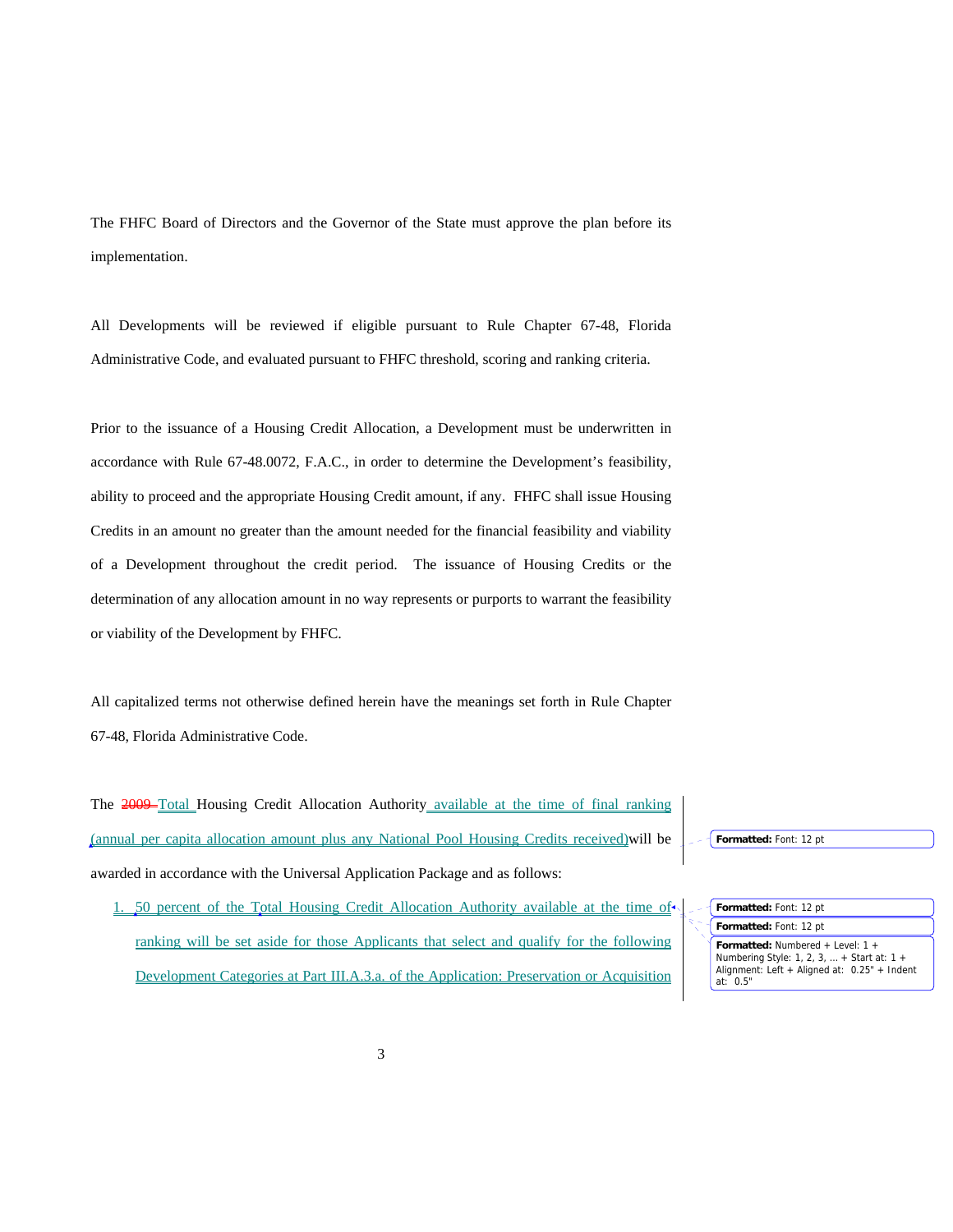and Preservation.

- 2. 50 percent of the Total Housing Credit Allocation Authority available at the time of ranking will be set aside for those Applicants that select and qualify for the following Development Categories at Part III.A.3.a. of the Application: New Construction, Rehabilitation, Acquisition and Rehabilitation, Redevelopment, or Acquisition and Redevelopment.
- 3. Distribution of the Total Housing Credit Allocation Authority available at the time of ranking will be limited to no more than 4 percent being awarded to Small County Applications, except as further outlined in the Ranking and Selection Criteria section of the Universal Application Instructions.
- 4. Distribution of the Total Housing Credit Allocation Authority available at the time of ranking will be limited to no more than 33.7 percent being awarded to Medium County Applications, except as further outlined in the Ranking and Selection Criteria section of the Universal Application Instructions.

1. Three hundred thousand dollars (\$300,000) in Housing Credits will be set aside for those Applicants that meet all of the following criteria: (1) select and qualify for the Rural Development designation; (2) meet the Application's threshold requirements; (3) receive a score of not less than 64 points for the proposed Development's Application and; (4) provide evidence to Florida Housing by November 1, 2009 of funding from United States Department of rel Development (USDA RD) programs RD 515, RD 514

a. Applicants that choose to compete within the RD Development Special Set-Aside will, to the extent not fully or partially funded in such Set-Aside, also be eligible to compete within the Geographic Set-Aside within which the Development is located (in the event of

**Formatted:** Font: 12 pt

**Formatted:** Font: 12 pt

**Formatted:** Indent: First line: 0"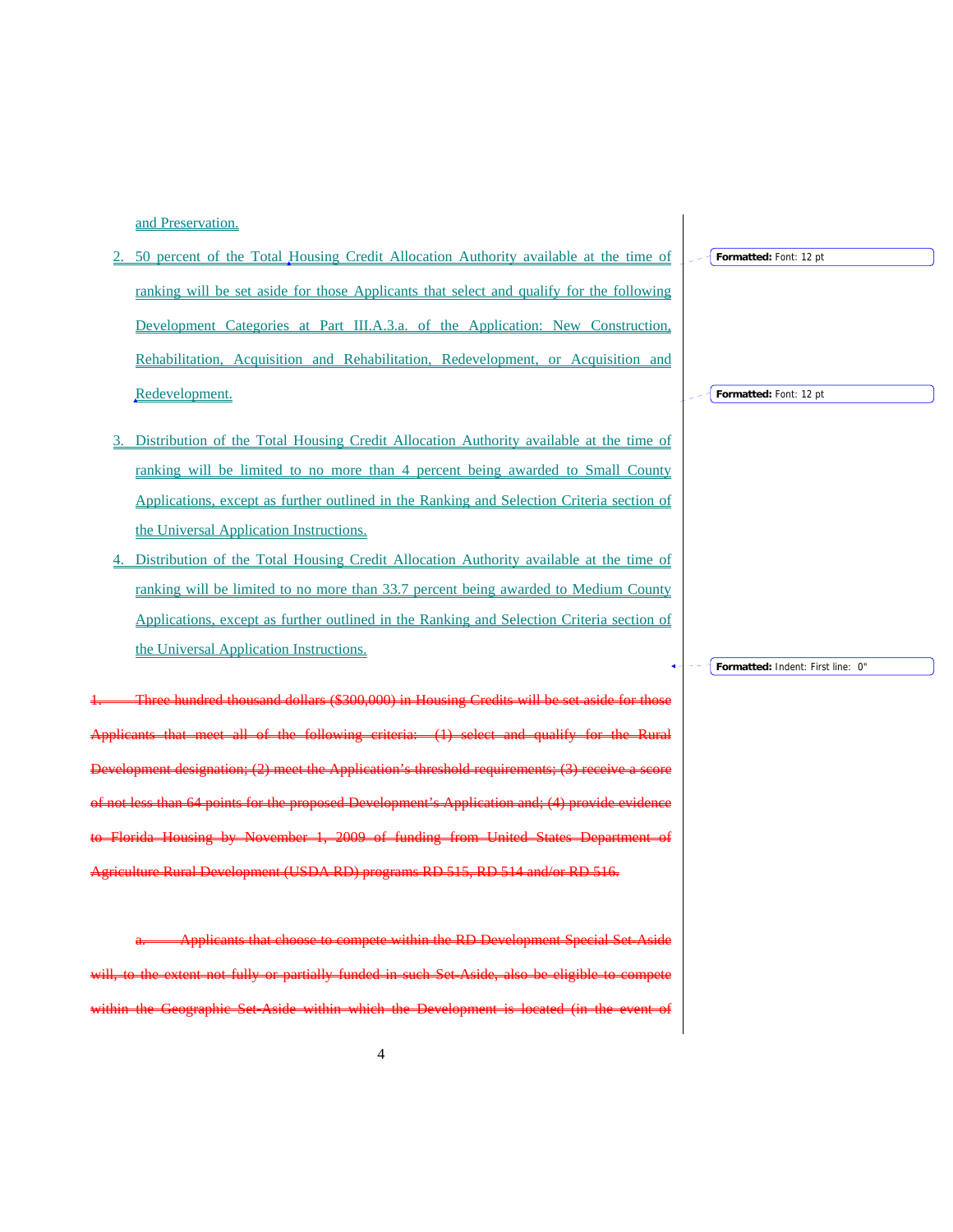competition within the Geographic Set-Aside, a RD 514/516 Applicant shall be counted as a Farmworker/Commercial Fishing Worker Development).

rtially funded under the RD Devel shall receive a Binding Commitment to fund the balance of the amount of credits determined as needed, subject to the provisions of Section 16 hereof.

An Applicant that provides evidence that it has secured funding for its proposed Development from one or more of the following United States Department of Agriculture Rural Development (USDA RD) programs within 12 months prior to the Application Deadline, will receive funding preference within this Special Set-Aside over an Applicant that provides no such evidence: RD 515, RD 514 or RD 516.

Any remaining credits not designated for Developments within this side will be distributed in accordance with Section 5 hereof.

2. FHFC will endeavor to allocate credits to not less than 180 setthan one Florida Keys Area Applicant is chosen for tentative funding, not more than 270 units to those Applicants that meet the following criteria: (1) select and qualify Florida Keys Area designation; (2) meet the Application's threshold requirements; and (3) eive a seore of not less than 64 points for the proposed Development's Application.

Applicants that are only applying for Competitive Housing Credits and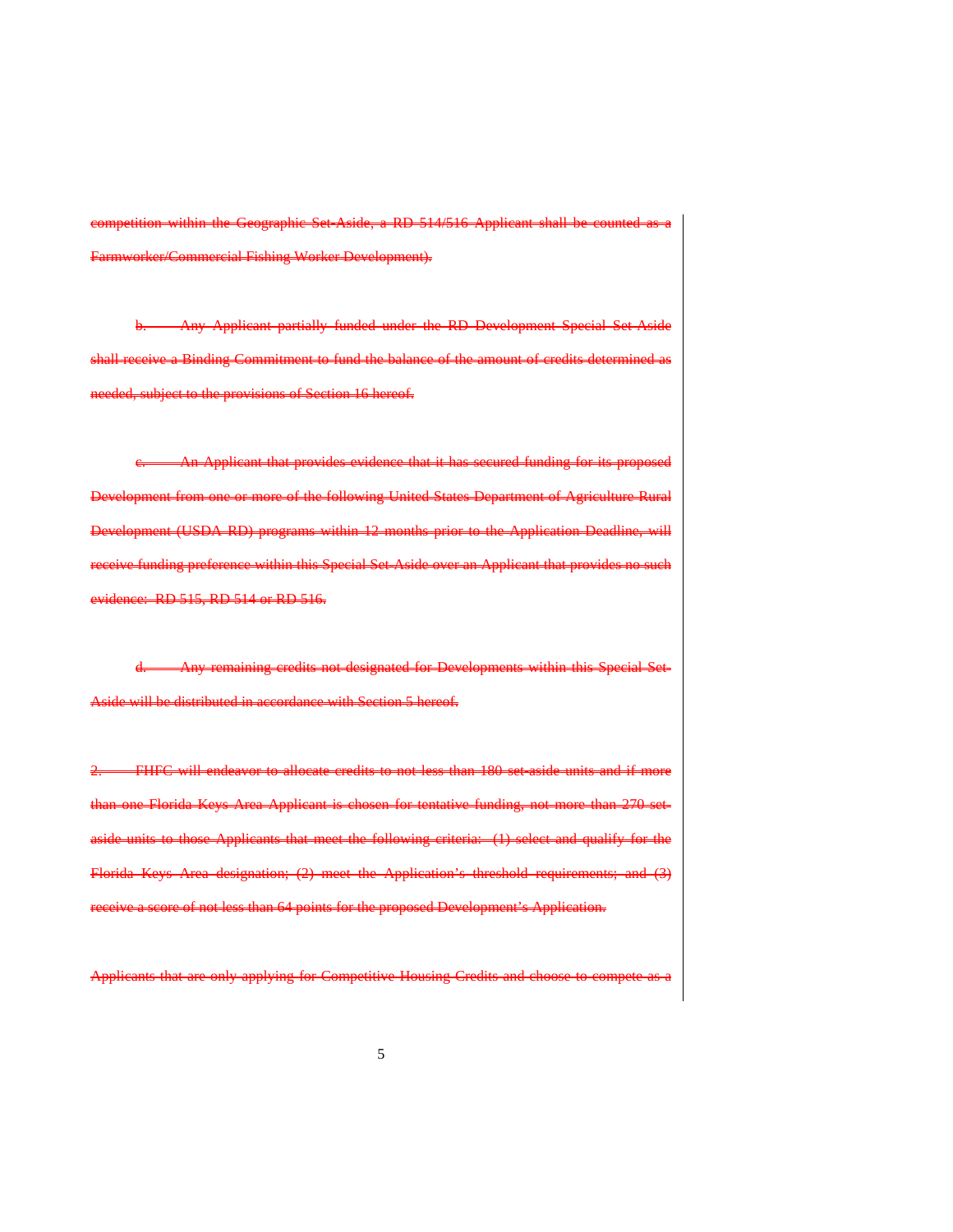Development in the Florida Keys Area will, to the extent not fully funded as a Development in the Florida Keys Area, also be able to compete within the Small County Geographic Set-Aside.

million dollars (\$4,000,000) in Housing Credits will be Applicants that meet all of the following criteria: (1) select and qualify for the Preservation designation; (2) meet the Application's threshold requirements; and (3) receive a than 64 points for the proposed Development's Application.

Applicants that meet the above criteria and choose to compete as a Preservation Applicant will first compete within this Preservation Special Setfully or partially funded, may also compete within the Geographic Set-Asi Development is located.

FHFC will attempt to fund one (1) Development in as many different counties as sible with preference first given to Developments with project-based rental assistar (PBRA) units equal to 50 percent or more of the total units in the Development.

Any Applicant partially funded under this Special Set-Aside shall receive Binding Commitment to fund the balance of the amount of credit to the provisions of Section 16 hereof.

in this Special Set-Aside, accordance with the preceding established procedure, will be distributed in accordance with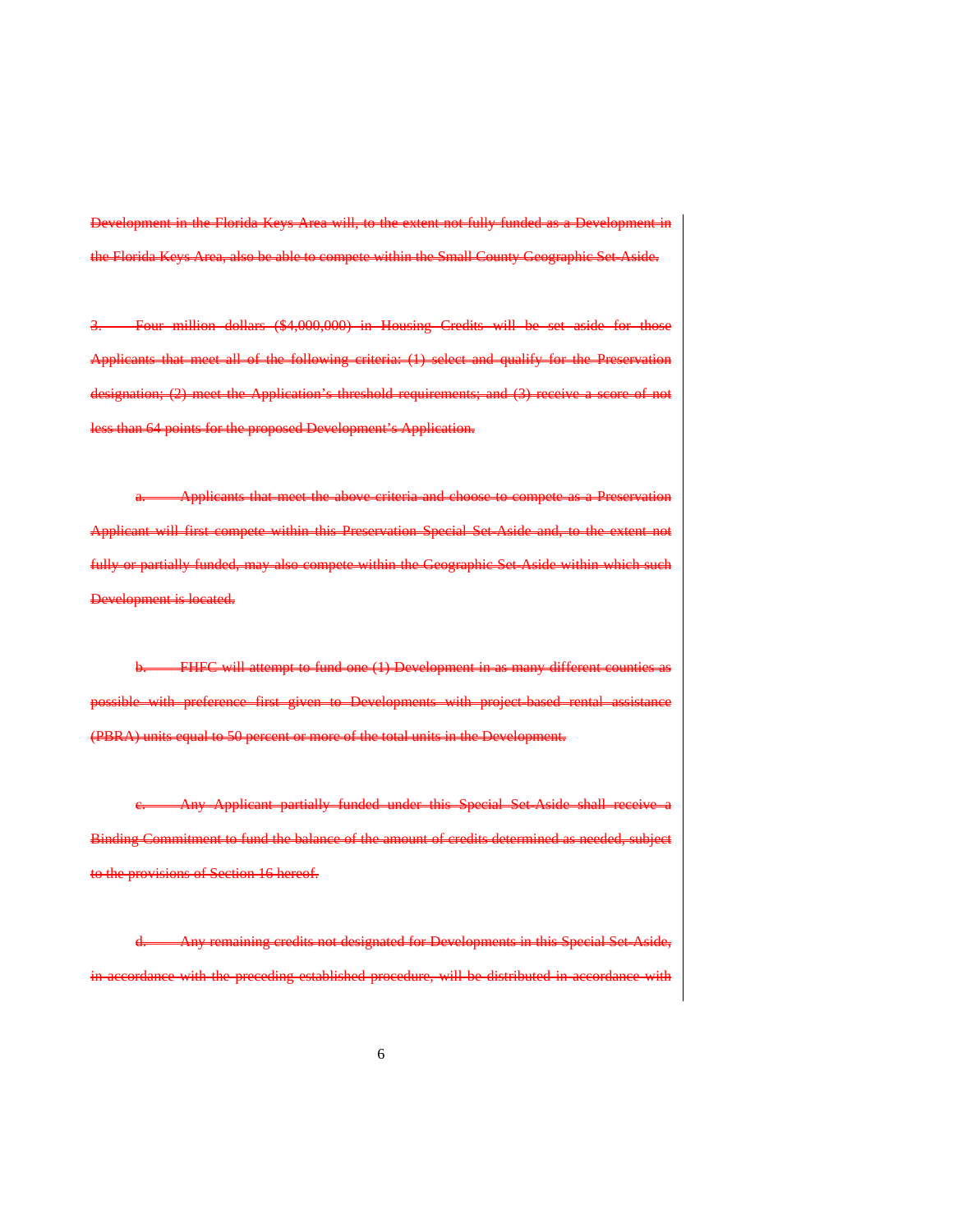## etion 5 hereof.

4. The Geographic Set-Aside distributions are based on the most recent statewide market study:

> Large County Allocation Authority: 62% **County Allocation Authority:** 34% Allocation Auth

of the date the FHFC Board (with the exception of those deemed returned under Section 10 hereof) plus the Housing Credit <u>-eapita calculation</u> National Pool, less any amount obligated to commitments, less the amount of Housing Credits tentatively allocated to those Applicants in the Competitive HC Florida Keys Area Special Set-Aside, less the amount of Housing Credits tuely allocated to those Applicants in the Preservation Special Set-Aside Housing Credits tentatively allocated to those Applicants in the RD Development Special Setwill be allocated pursuant to tions 6 and 7 below.

56. FHFC will endeavor to allocate not less than 15 percent of the Total2009 Housing Credit Allocation Authority available at the time of final ranking amount (per capita allocation plus d Housing Credits plus any National Pool Housing Credits received) as of the date the rd approves final ranking for Developments with Applicants qualified as Non-Profit pursuant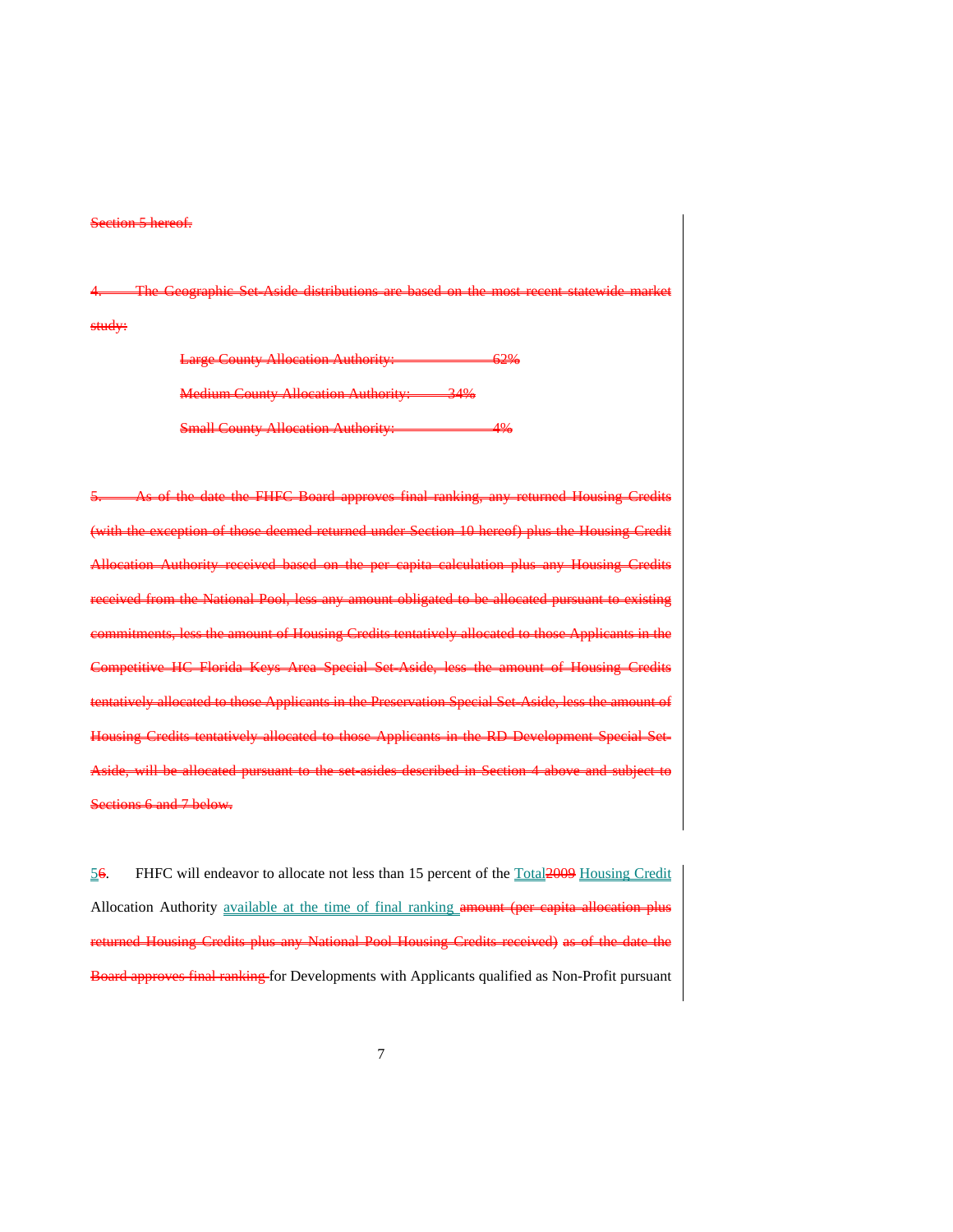to Rule Chapter 67-48, F.A.C., whose Applications have met threshold requirements. FHFC is required by Section 42, IRC, to allocate not less than 10 percent of its 2011 Allocation Authority to qualified Non-Profits.

a. FHFC has determined that an initial allocation of 15 percent to qualified Non-Profits will help ensure that the 10 percent requirement will be met in the event that all Developments included in the initial 15 percent do not receive an allocation. FHFC will endeavor to accomplish this goal by following the procedures stated in the Ranking and Selection Criteria section of the Universal Application Instructions.

a. When a Non-Profit Applicant is to receive a Binding Commitment for credits from future Allocation Authority, FHFC shall only include the 2009 credits actually allocated, and not the amount of the Binding Commitment, to determine compliance with the 15 percent goal. FHFC shall include in such 15 percent calculation any 2009 credits allocated or to be allocated pursuant to a commitment.

b. No more than 90 percent of the  $\frac{2011}{2009}$  Allocation Authority, including any Housing Credits received from the 2011 2009 National Pool, will be allocated to Applicants which do not qualify as Non-Profit Applicants. Unless otherwise determined by the Corporation, credits returned after the Board approves the final ranking September 30, 2009 will be added to the Allocation Authority for  $\frac{2012}{2010}$ .

c. In the event it is determined that the 10 percent minimum for Non-Profit Applicants will not be met because a Non-Profit Applicant selected for tentative funding will not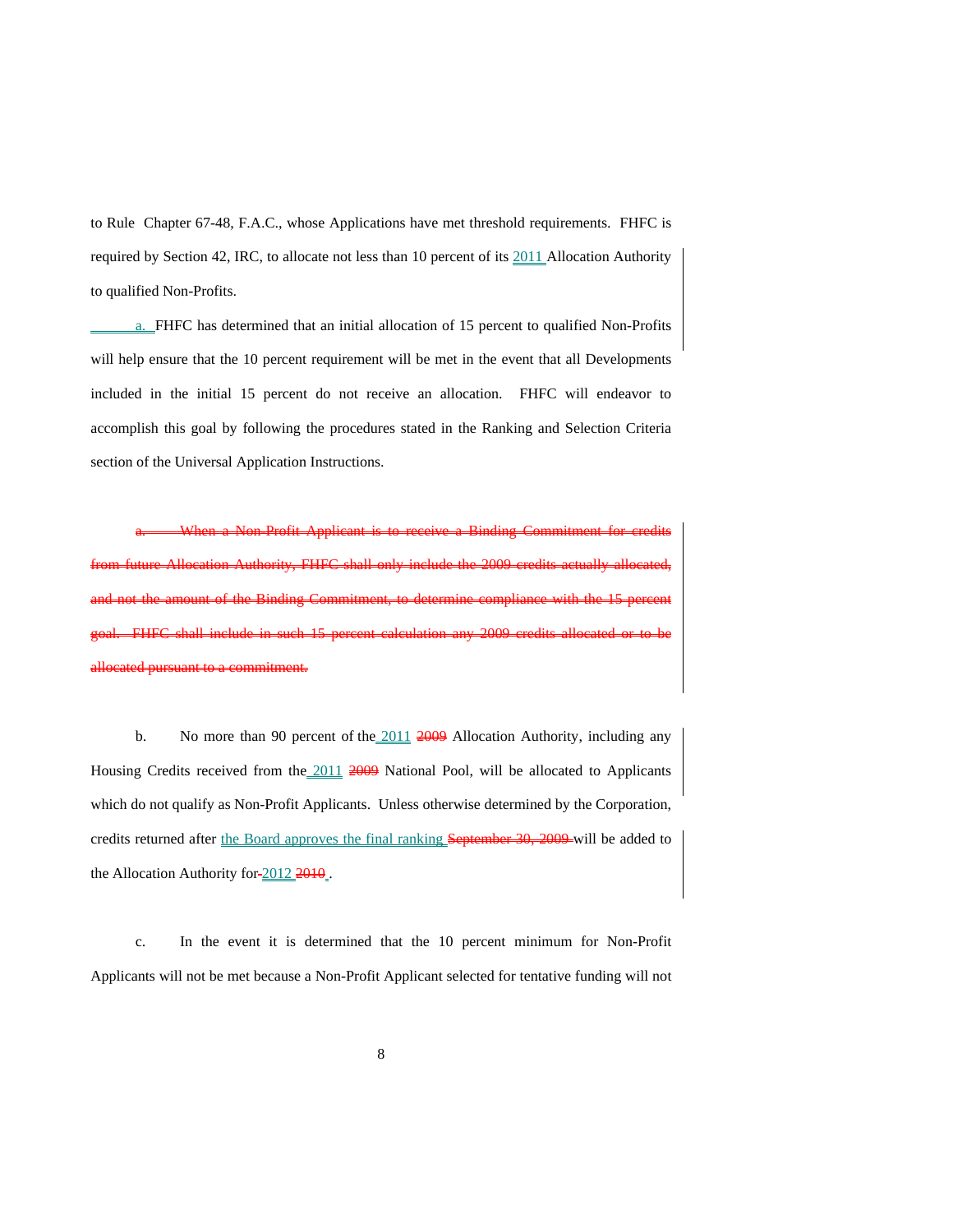be funded (determined before or after October 1, the Board approves the final ranking 2009), the 2011 2009 credits that were to be allocated to that Non-Profit Applicant will be tentatively allocated, subject to eligible Non-Profit Applicant availability,  $(\perp \bullet)$  to Non-Profit Applicants receiving a partial allocation; then-in the Small County, (iv) Preservation, and (v) RD Development, and then (b) (2)to fund the next highest scoring, eligible Non-Profit Application(s) , based on total score and the Option 1 Tie-Breaker Order outlined in Section 6.a. of the Ranking and Selection Criteria section of the Universal Application Instructions, regardless of Development Category selected, Set-Aside-until- the 10 percent minimum is met all available Housing Credits are allocated. If the remaining 2011 Allocation Authority after application of the foregoing is not sufficient to fully fund the next highest scoring, eligible Non Profit Application not previously fundedthat Application, such Applicant shall be entitled to a Binding Commitment for the unfunded balance<del>, without regard to the limitations imposed by Section 16 hereof</del>. If there is an insufficient number of eligible Non-Profit Applicants, either partially funded or unfunded, to tentatively allocate all of the Housing Credits made available by a decision not to fund a Non-Profit Applicant that was previously selected for tentative funding, those credits that could not be tentatively allocated to Non-Profit Applicants will be tentatively allocated, subject to Section 5.b. 6.b. hereof, in accordance with Section 89 hereof.

If additional Allocation Authority becomes available after the Board approves final ranking, either through the National Pool or by prior years' credits returned before October 1, 2009-2011 or by both, or by National Pool credits received on or after October 1, 20092011, and this causes the percentage of credits to be allocated to Non-Profits to drop below 10 percent of the new total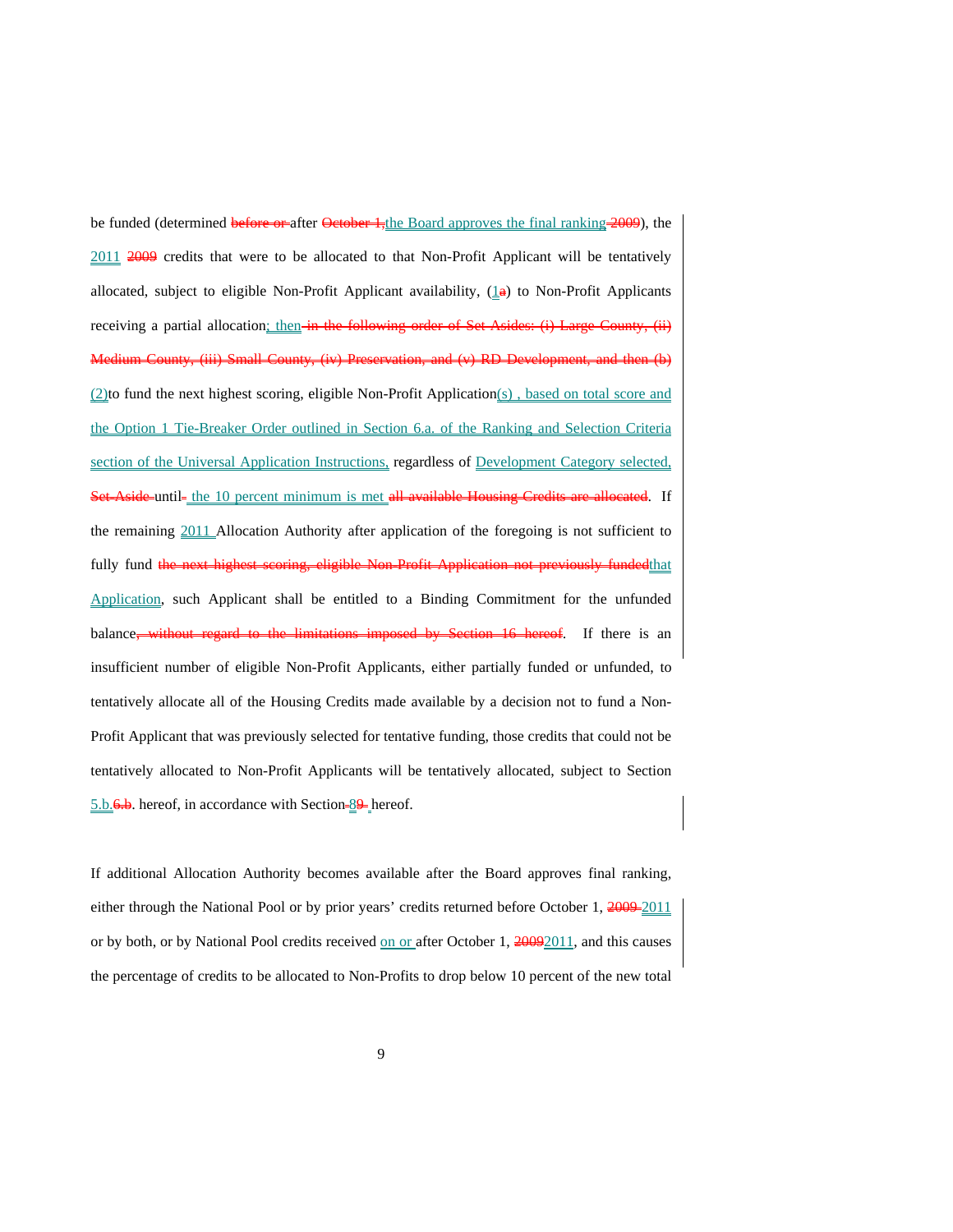2011 Allocation Authority, then the amount needed to bring the percentage back up to the 10 percent minimum will be computed. The additional credit amount minus the amount needed to meet the 10 percent minimum will be allocated in accordance with Section  $\frac{1}{8}$  or Section  $\frac{8}{9}$ , as applicable. The amount needed to meet the 10 percent minimum will be tentatively allocated, subject to eligible Non-Profit Applicant availability,  $(1\text{e})$  to Non-Profit Applicants receiving a partial allocation in the following order of Set-Asides: (i) Large County ment, and then and then (2b) to fund the next highest scoring, eligible Non-Profit Application(s) based on total score and the Option 1 Tie-Breaker Order outlined in Section 6.a. of the Ranking and Selection Criteria section of the Universal Application Instructions, regardless of Development Category selected, until the 10 percent minimum is met. eated. If the last remaining 2011 Allocation Authority after application of the foregoing is not sufficient to fully fund the next highest scoring, eligible Non-Profit Application not previously funded, such Applicant shall be entitled to a Binding Commitment for the unfunded balance, without regard to the limitations imposed by Section 16 hereof. If there is an insufficient number of eligible Non-Profit Applicants, either partially funded or unfunded, to tentatively allocate all the credits to, the unallocated credits will be carried forward to the following year.

d. After the 15 percent Non-Profit goal has been realized, remaining Applications from Non-Profit Applicants shall compete with all other Applications in the HC Program for remaining Allocation Authority, if eligible under the Universal Application Package.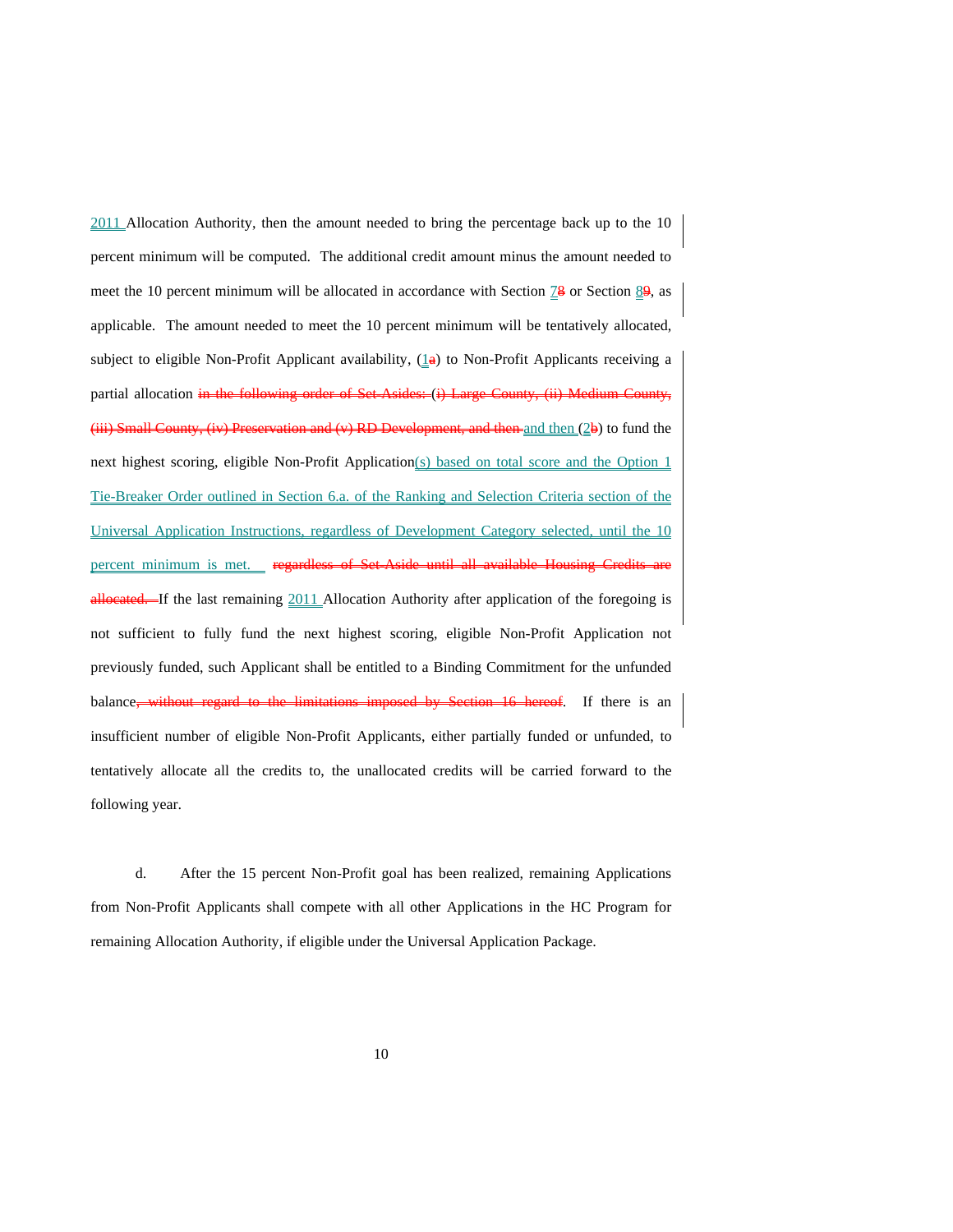$\underline{67}$ . FHFC's goal is to have a diversified rental housing portfolio. Therefore, its targeting goal is to allocate credits, regardless of Geographic Set Aside and to the extent such targeting goals can be met in accordance with these procedures, to a minimum of: one (1) Elderly Development, which may consist of an Assisted Living Facility licensed pursuant to Section 429.01 through 429.54 F.S., two (2) Florida Keys Area Developments, three (3) TOD Developments two (2) Farmworker/Commercial Fishing Worker Developments in additional any one (1) USDA RD 514/516 Preservation Developments funded under the RD De al Set-Aside, two (2) Urban In-Fill Developments, two (2) one (1) Homeless Developments, and one (1) Hope VI DevelopmentPublic Housing Revitalization Development. Developments wereial Fishing Worker, Homeless, Urban In-Fill,  $\frac{a_1}{b_2}$  and  $\frac{b_1}{c_2}$  and  $\frac{c_1}{d_2}$  and  $\frac{c_1}{d_2}$  and  $\frac{c_1}{d_2}$  and  $\frac{d_1}{d_2}$ Package. A USDA RD 514/516 Development moved to compete within its respective Farmworker/Commercial Fishi Development.

The targeting goals will be achieved in accordance with the procedures outlined in the Universal Application Instructions.

78. Any unused Allocation Authority within a Set-Aside as provided in Section 5 herein will accordance with the Universal Application Instructions. In the event the Board approves final ranking on or before September 30, 2011 2009, any additional Allocation Authority received by FHFC from the National Pool or returned Housing Credits between the date the Board approved final ranking and October 1,  $\frac{2011}{4009}$ , will be used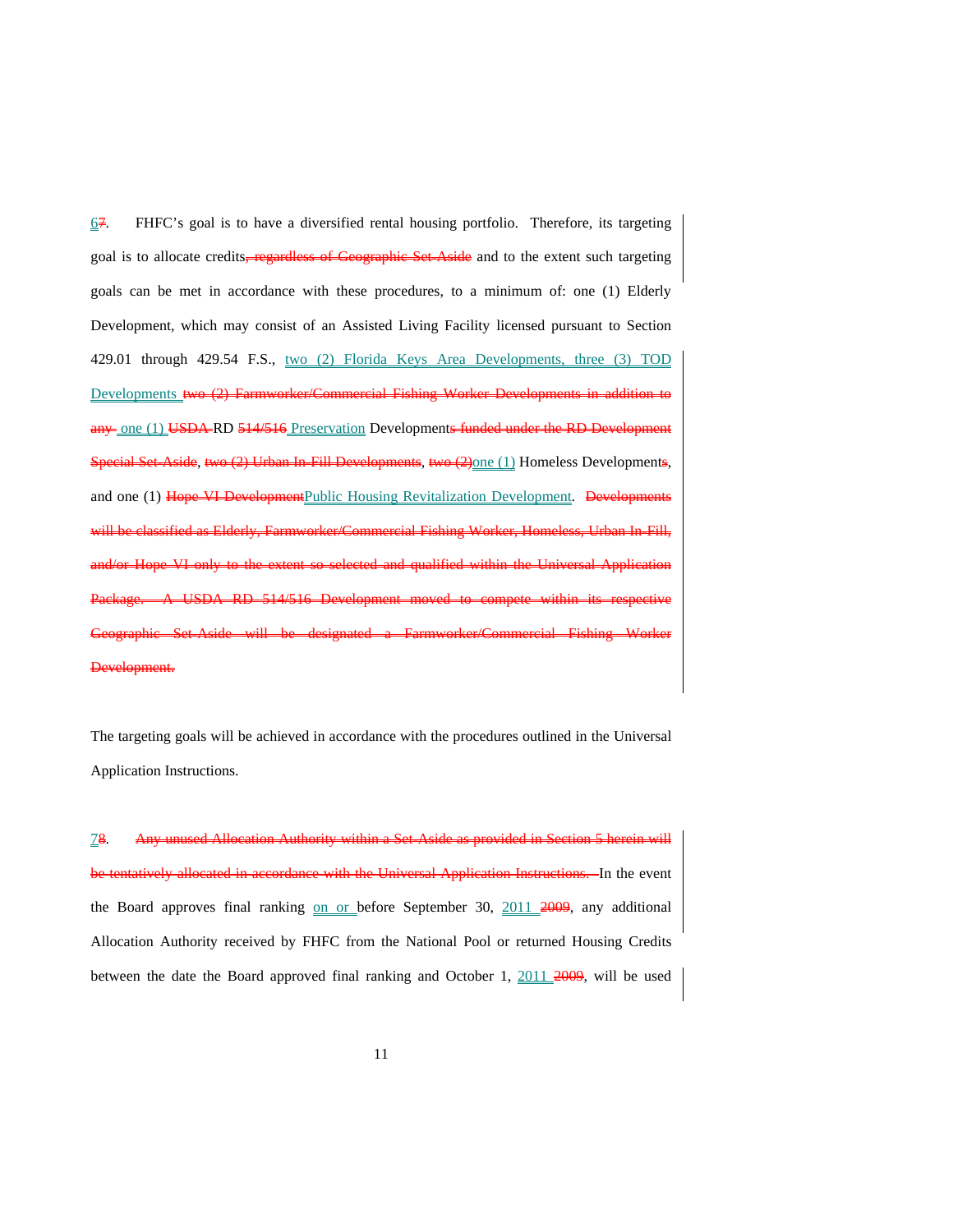subject to Section  $56$ .c. hereof, (a) to fund any Development that has been partially funded (excluding Applicants not funded because their total Allocation request exceeds the permissible Binding Commitment limit set forth in Section 16 hereof) in the following order of Set-Asides: (i) Large County, (ii) Medium County, (iii) Small County, (iv) Preservation and (v) RD **elopment**, and then<u>, if necessary to allocate the total 2011 Allocation Authority,</u> (b) to fund the next highest scoring, eligible Application based on total score and the Option 1 Tie-Breaker Order outlined in Section 6.a. of the Ranking and Selection Criteria section of the Universal Application Instructions, regardless of which of the Development Category selected at Part III.A.3.a. of the Application, above stated Set-Asides it is in until all available 2011 Allocation Authority Housing Credits are allocated. If the last remaining 2011 Allocation Authority after application of the foregoing is not sufficient to fully fund the next highest scoring, eligible Application, such Applicant shall be entitled to a Binding Commitment for the unfunded balance<del>, wit</del>

89. Unless the Board approves otherwise, any Allocation Authority received on or after October 1,  $\frac{2011}{2009}$ , or such later date as the Board approves final ranking, including any received due to a tentatively funded Applicant withdrawing or otherwise failing to proceed, will be used, subject to the provisions of Section 56.c. hereof, (i) to fully fund any Application that has been partially funded by the method described in Section  $\mathbb{Z}^2$  above and then (ii) applied to the 2012 2010 Housing Credits Funding Cycle; provided that any such Allocation Authority received which, if after application of (iii) above would cause FHFC to be above the de minimis requirements for use of allocation necessary to participate in the National Pool, shall instead be applied as provided in Section  $\frac{78}{8}$  above. Subject to Section  $\frac{56}{8}$ .c. above no further effort will be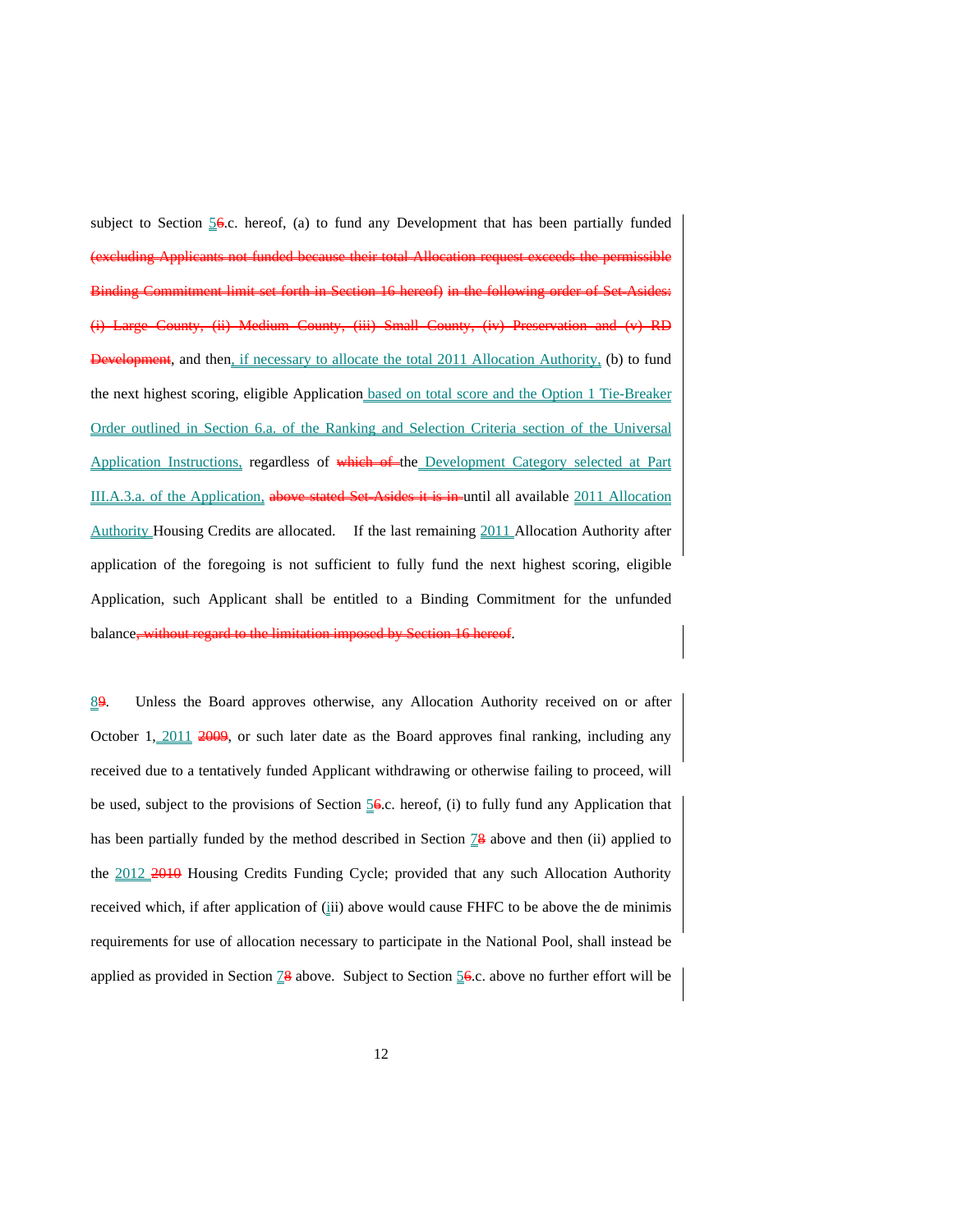made to achieve the 2011 2009 targeting goals with any such additional Allocation Authority. If the 10 percent Non-Profit requirement has been met at the time such additional Allocation Authority is received, no further effort will be made to achieve the Non-Profit goal or revise any previous adjustment of Applicant rankings necessary to achieve such goal. If any post-September Allocation Authority remains, it shall be treated in accordance with IRS Regulation 1.42-14.

 $910$ . Notwithstanding any other provision of this QAP, where a Development has not been placed in service by the date required or it is apparent that a Development will not be placed in service by the date required, such failure is due to circumstances beyond the Applicant's control, and the Applicant has returned its Housing Credit Allocation in the last calendar quarter of the year in which it was otherwise required to be placed in service, the Corporation may reserve allocation in an amount not to exceed the amount of Housing Credits returned, and may allocate such Housing Credits to the Applicant for the year after the year in which the Development was otherwise required to be placed in service, provided the following conditions have been met: (i) the sponsor must have provided written notice to the Corporation, describing the circumstances, all remedial measures attempted by the Applicant to mitigate the delay, and any other pertinent information, prior to returning the allocation; and (ii) the Executive Director must find and determine that the delay was caused by circumstances beyond the Applicant's control, that the sponsor exercised due diligence in seeking to resolve the circumstances causing delay, that the Development in all respects, except time placed in service, still meets the conditions upon which the Housing Credits were originally allocated, and that the Development is still desirable in terms of meeting affordable housing needs.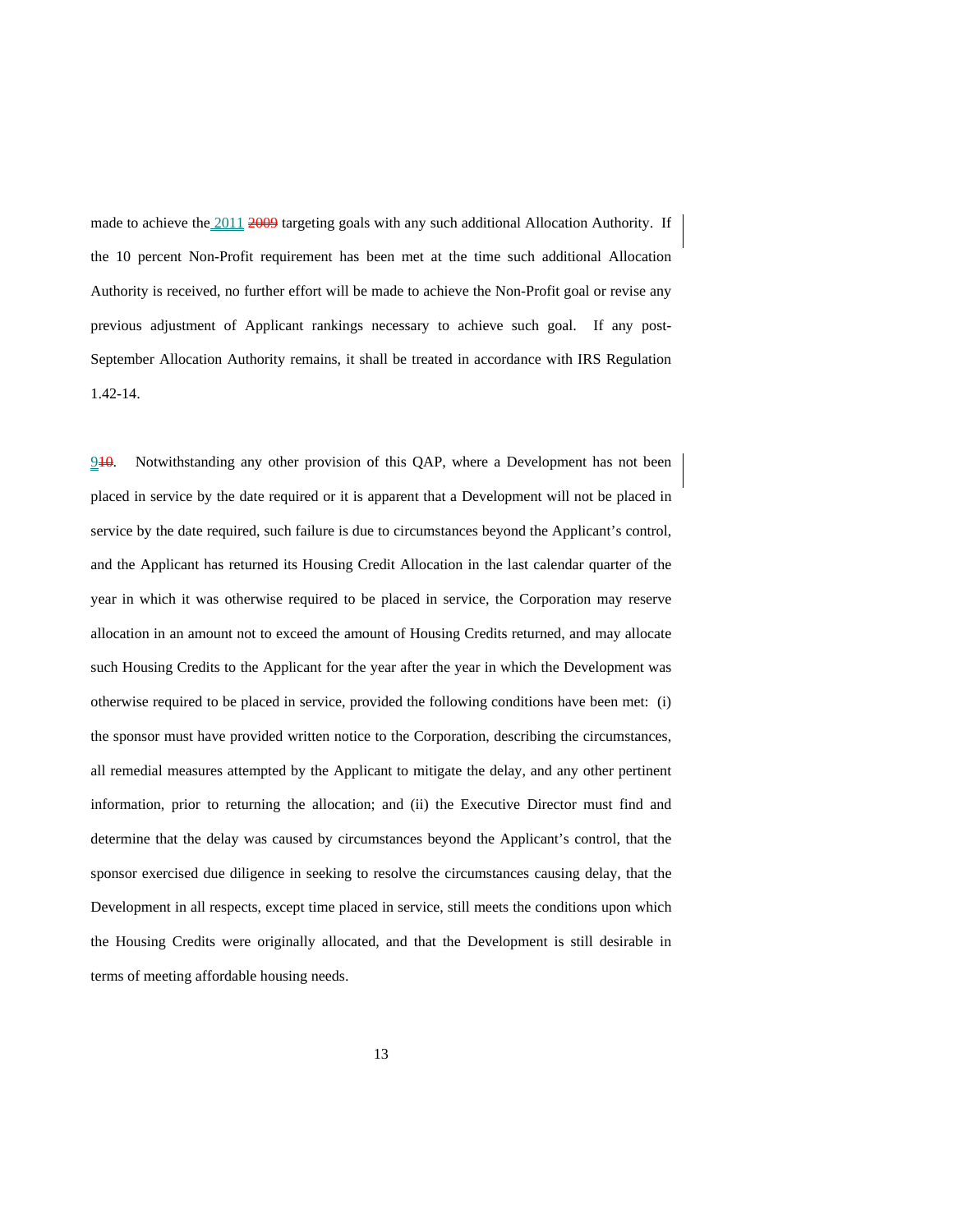11. Any Application receiving a partial Housing Credit Allocation will receive a Binding Commitment for the remaining amount as determined by FHFC's Credit Underwriter and approved by FHFC, subject to the provisions of Section 16 hereof.

12. Distribution of the Housing Credit Allocation Authority available at the time of ranking will be limited to no more than 50 percent being awarded to any one county, except as further outlined in the Ranking and Selection Criteria section of the Universal Application Instructions.

 $1013$ . In the event of a disaster declared by the federal or state government, any Allocation Authority not preliminarily allocated, as well as any authority remaining after November 1, 20092011, may be diverted to one or more federally or state declared disaster areas.

 $\frac{11}{11}$  In order for the Corporation to implement the provisions of The Recovery and Reinvestment Act of 2009 (the "2009 Stimulus Act") or any extension of this act, any funds received pursuant to the 2009 Stimulus Act may be allocated by a competitive request for proposal or competitive application process as approved by the Board. Any such process will be governed by Section 42, IRC , and Chapter 67-48, F.A.C., as applicable, or, an emergency rule authorized by the Florida Legislature specifically for the 2009 Stimulus Act, if any.

15. Due to a reduction in state funding pursuant to Chapter 2009-1, Laws of Florida, the Corporation may award Housing Credits from the 2009 or 2010 Housing Credit Allocation Authority to Developments that have been adversely affected by the de-obligation of previously

#### **Formatted:** No bullets or numbering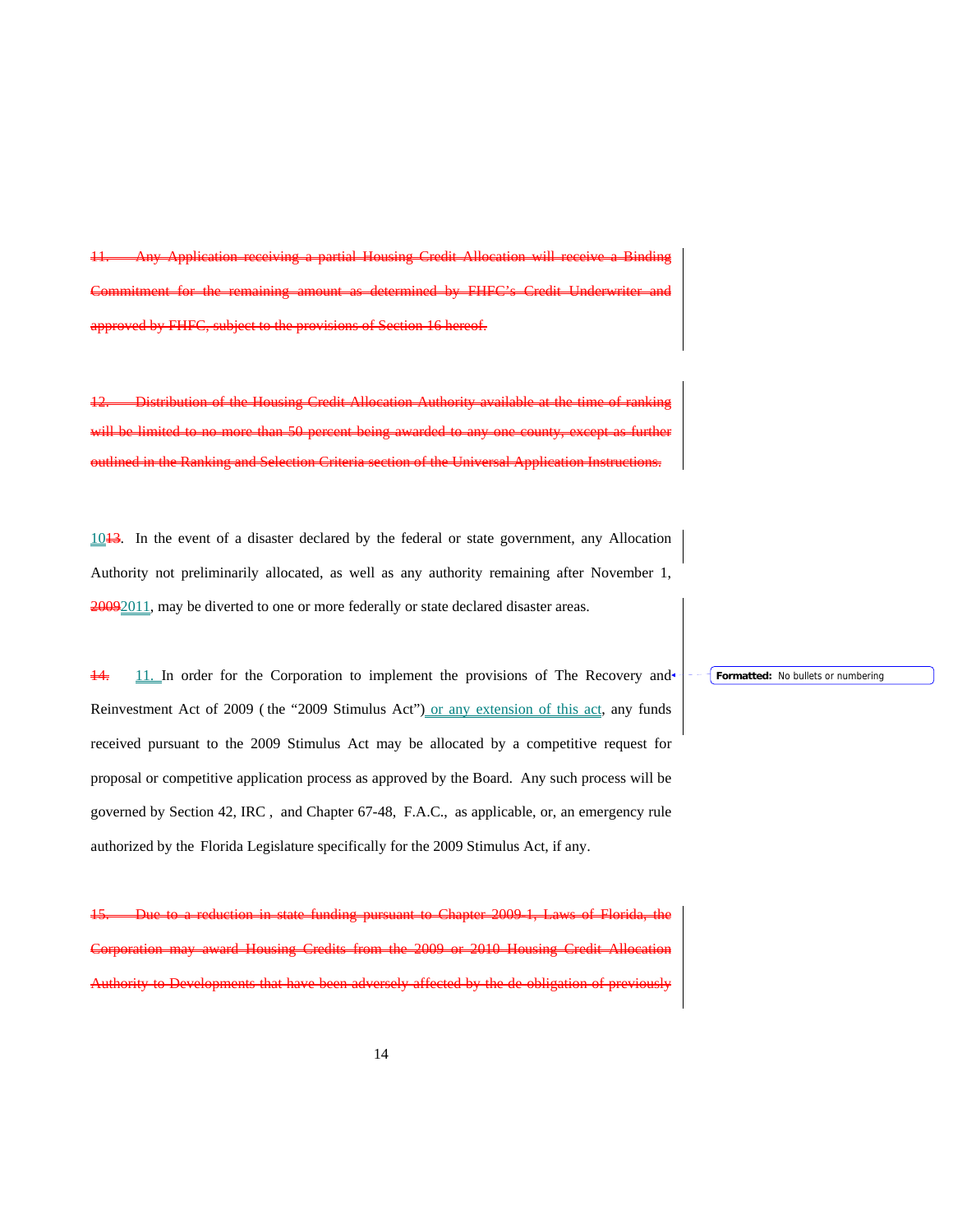awarded SAIL funds. Any such award of Housing Credits shall be allocated by either a request for proposal or application process as approved by the Board.

12. FHFC will designate Developments as a high-cost area through the authority given to FHFC by the Housing and Economic Recovery Act of 2008, enacted July 30, 2008. The criteria for such designation will be (1) any Homeless Development awarded in the 2011 Universal Application Cycle will be eligible for the 30% boost if that Development is not located in a HUD-designated DDA or a QCT, or (2) any Developments funded inclusive of any Corporation Financed Developments that have been invited into Credit Underwriting prior to January 1, 2011, that were located in a designated GO Zone DDA that do not place in service by December 31, 2010 will be eligible to keep their 30% boost. This boost is necessary in (1) and (2) above to ensure the long term financial feasibility of the Development.

16. Except as otherwise set forth herein and except for commitments awarded pursuant to Rule 67-48.005, F.A.C., no Binding Commitment shall be awarded for an amount in excess of 40 percent of the Applicant's total allocation request.

1347. No adjustments will be made to achieve the Special Set-Asides and, wWith the exception of the provisions stated in Section 56.c., no adjustments will be made to achieve the Competitive HC Goals stated in the Universal Application Package, if the Executive Director or the Board of Directors determines, based on a negative recommendation from the Credit Underwriter, that an Application chosen for tentative funding should not receive a Housing Credit Allocation.

14<sup>18</sup>. Housing Credits will be allocated in accordance with the 2008-2009 Qualified Allocation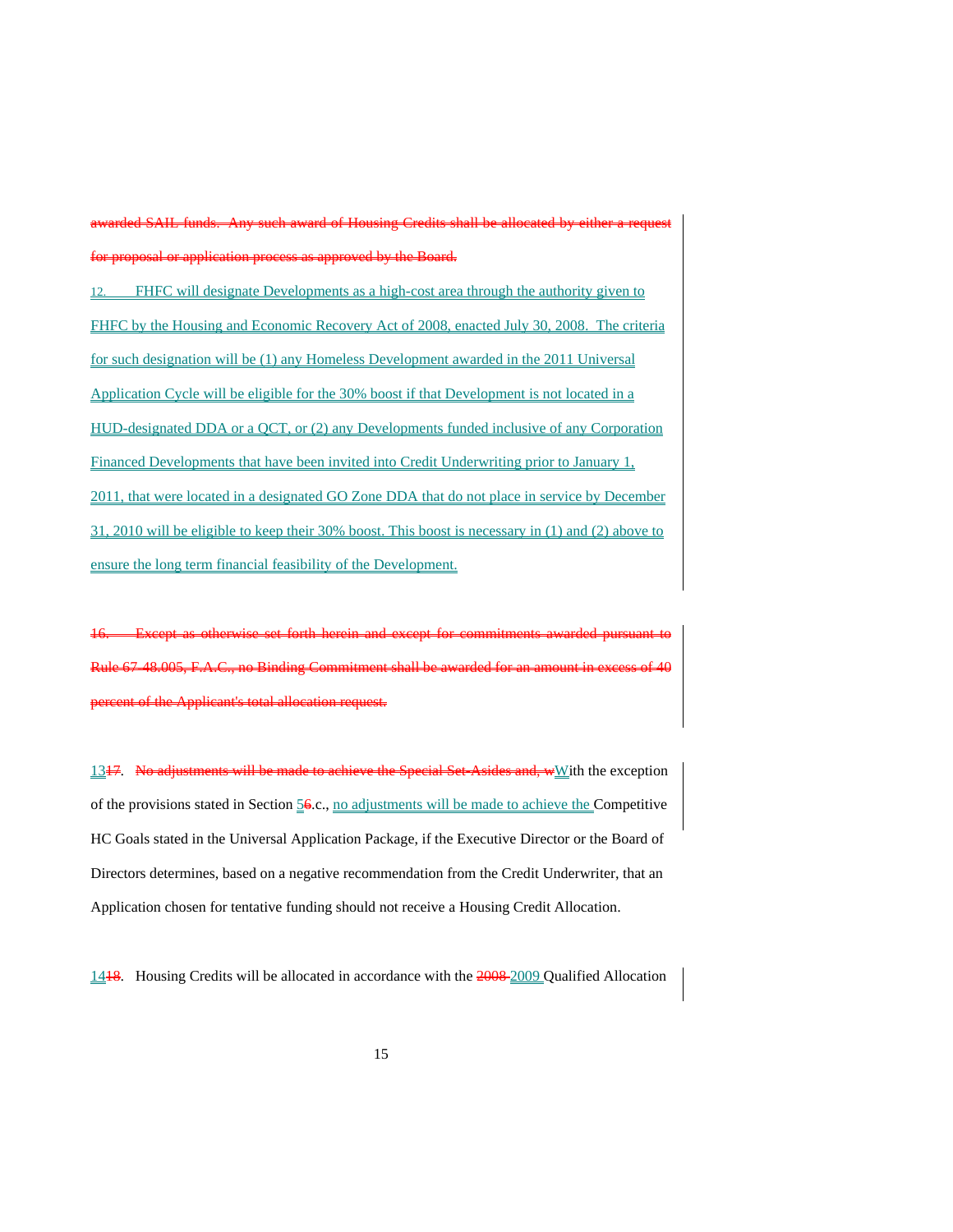Plan until the 2009-2011 Qualified Allocation Plan becomes effective.

1519. In the event the Florida Legislature allocates hurricane recovery funding to Florida Housing Finance Corporation, a portion of the  $20112009$  or  $20122010$  Housing Credit Allocation Authority may be allocated to be used in conjunction with said hurricane recovery funds. Once determined that hurricane recovery funds have been allocated, the process for allocating the  $201109$  Housing Credits and/or awarding credits from the  $20122010$  Housing Credit Allocation Authority will be approved by the Board of Directors and adopted by rule.

20.

1620. As of the date the FHFC Board approves final ranking, FHFC may award Housing Credits from the  $\frac{2010}{2012}$  Housing Credit Allocation Authority. Unless the FHFC Board approves a greater amount, the amount of the 2010 HHousing CCredits Allocation Authority to be awarded in the 2011 Universal Cycle will be based on the State of Florida's annual per capita amount plus National Pool if received prior to the date the Board approves the final ranking. amount of 2009 Housing Credits forward allocated in 2008 minus any returned Housing Credits. For any Application awarded Housing Credits from the 2010-2012 Housing Credit Allocation Authority, the Carryover Allocation will reflect the same placed-in-service deadline requirements as the Applications awarded Housing Credits from the 2009 2011 Housing Credit Allocation Authority. If a Development has received a tentative award of  $2010-2012$  Housing Credits and chooses not to move forward, the amount tentatively awarded will be returned to the 2010-2012 Housing Credit Allocation Authority and no further 2010-2012 Housing Credits will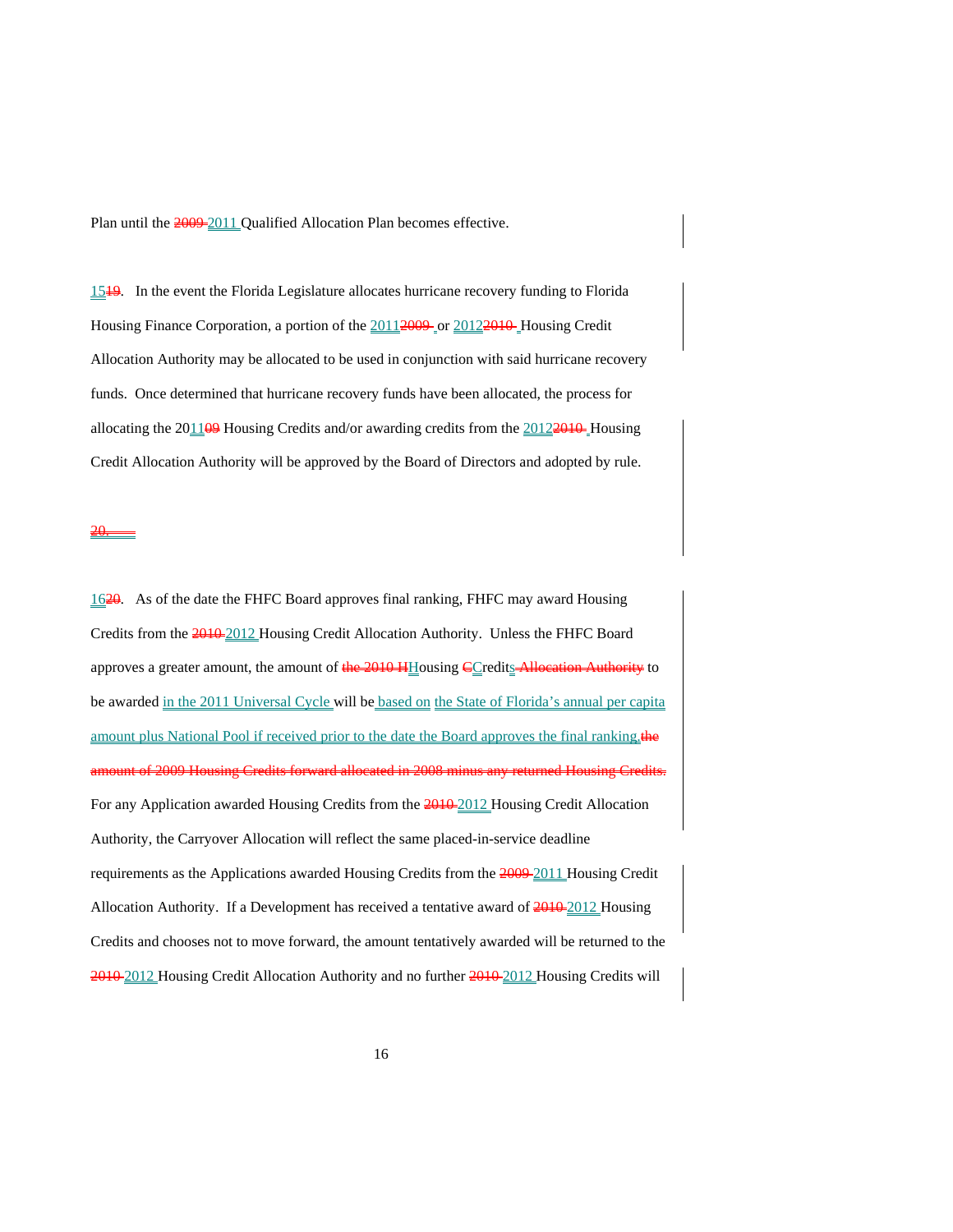be awarded prior to the  $\frac{2010 - 2012}{201}$  Universal Cycle.

## **I. Selection Criteria**

Upon receipt of a completed Universal Application Package for Housing Credits pursuant to FHFC rule requirements and notification of an open credit allocation cycle, FHFC shall score and rank the Universal Application according to the following required selection criteria and the priorities set forth in Part II below.

# A. Location

- \* Developments which are located in qualified Urban In-Fill areas will be targeted.
- \* Developments which are located in the Florida Keys Area or a Transit-Oriented Development (TOD) will be targeted.
- \* Counties within the state are divided into 3 groups according to population and housing needs. The geographic distribution plan will be in accordance with Section  $\frac{3 \text{ and } 45}{9}$  herein.
- \* Specific criteria for the Geographic Set-Aside categories, the Florida Keys Area and TOD and the Urban In-Fill area qualifications are addressed in the Universal Application Package which is incorporated by reference in the FHFC rules.

## **Formatted:** Indent: Left: 0", First line: 0"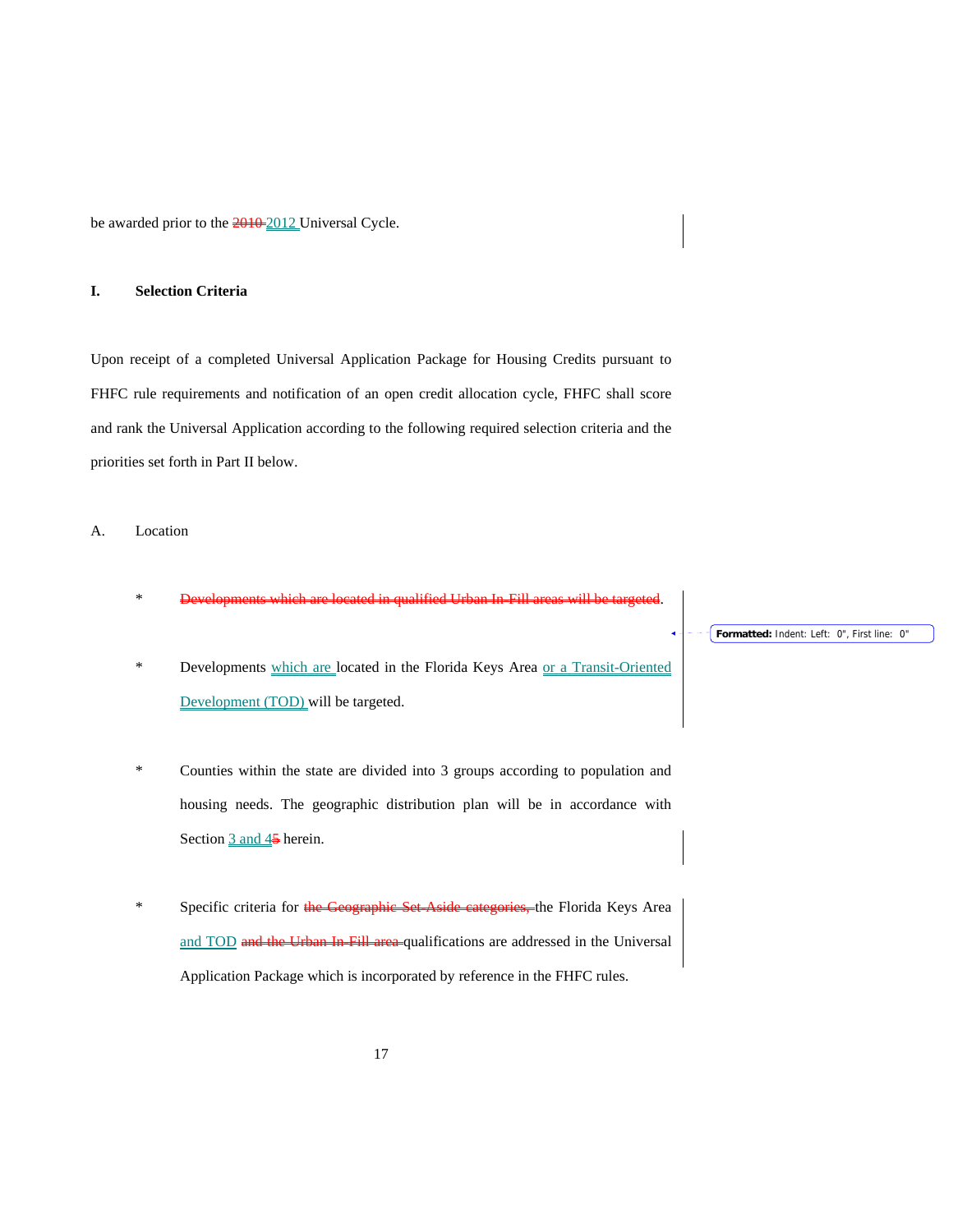- B. Housing Needs Characteristics:
	- \* Developments which meet state, regional and local housing needs will be targeted.
	- \* Developments which are designed to attract and serve the Elderly will be targeted.
	- \* Developments which are designed to attract and serve Farmworker/Commercial Fishing Worker families will be targeted.
	- \* Developments which are designed to attract and serve the Homeless will be targeted.
	- \* Developments which are  $4950$  units or less will be targeted.

These categories are specifically addressed in the Universal Application Package which is incorporated in FHFC rules by reference.

- C. Development Characteristics:
	- \* Developments which offer the most efficiency in development and thereby the best and most efficient use of the Housing Credits will be targeted in the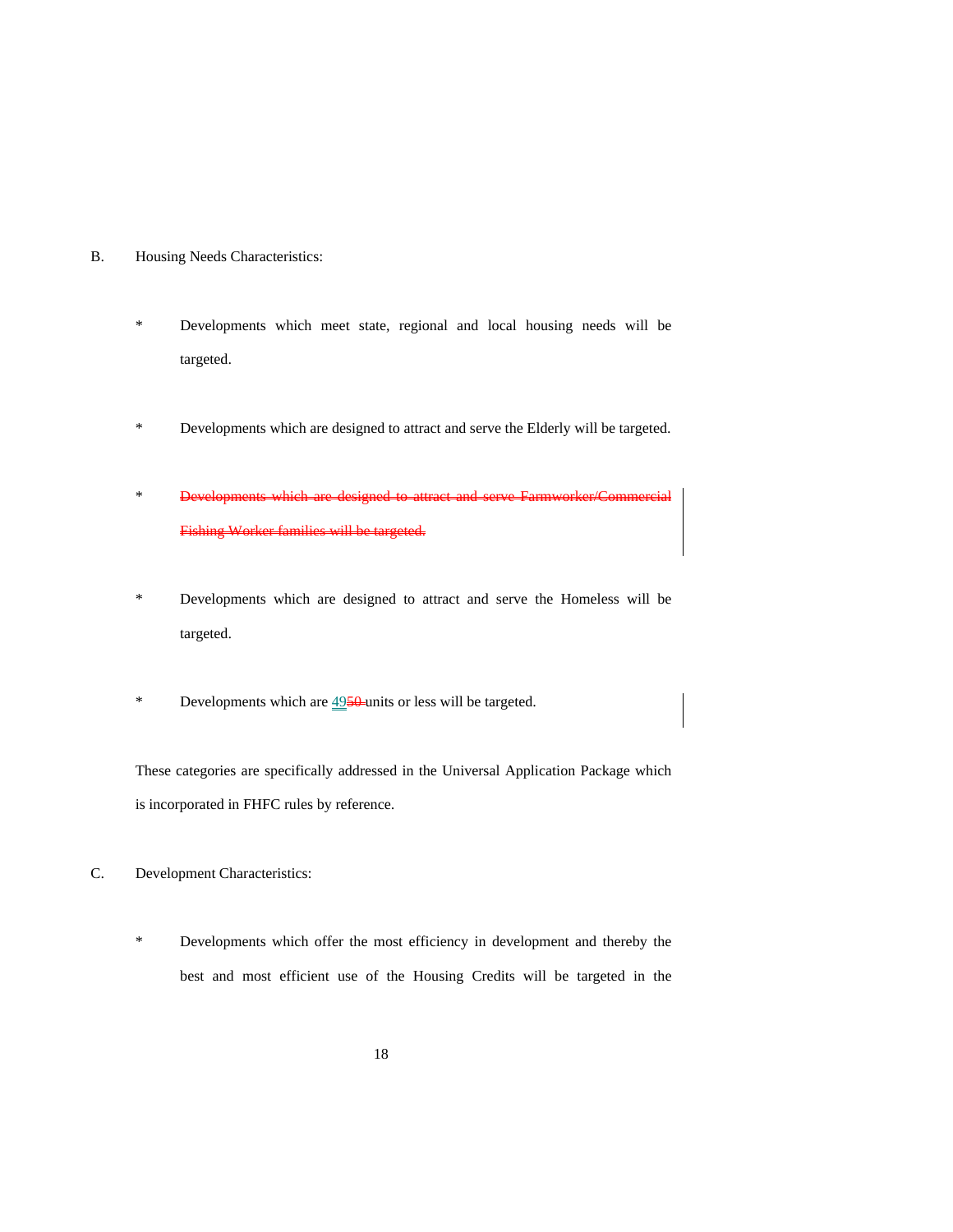following categories:

- Experience of Development Team
- Development Funding, Feasibility and Economic Viability
- Ability to Proceed
- Construction Features and Amenities
- Leveraging
- Equity Realized from Sale of Credits
- **Energy Conservation**
- \* Developments which offer resident services and programs will be targeted.
- \* Developments which address family housing will be targeted.
- \* Developments which address Elderly housing will be targeted.
- \* Developments which address housing for the Homeless will be targeted.
- \* Developments which address the Preservation of existing affordable housing will be targeted.
- \* Developments which address revitalization through the use of HOPE VI funding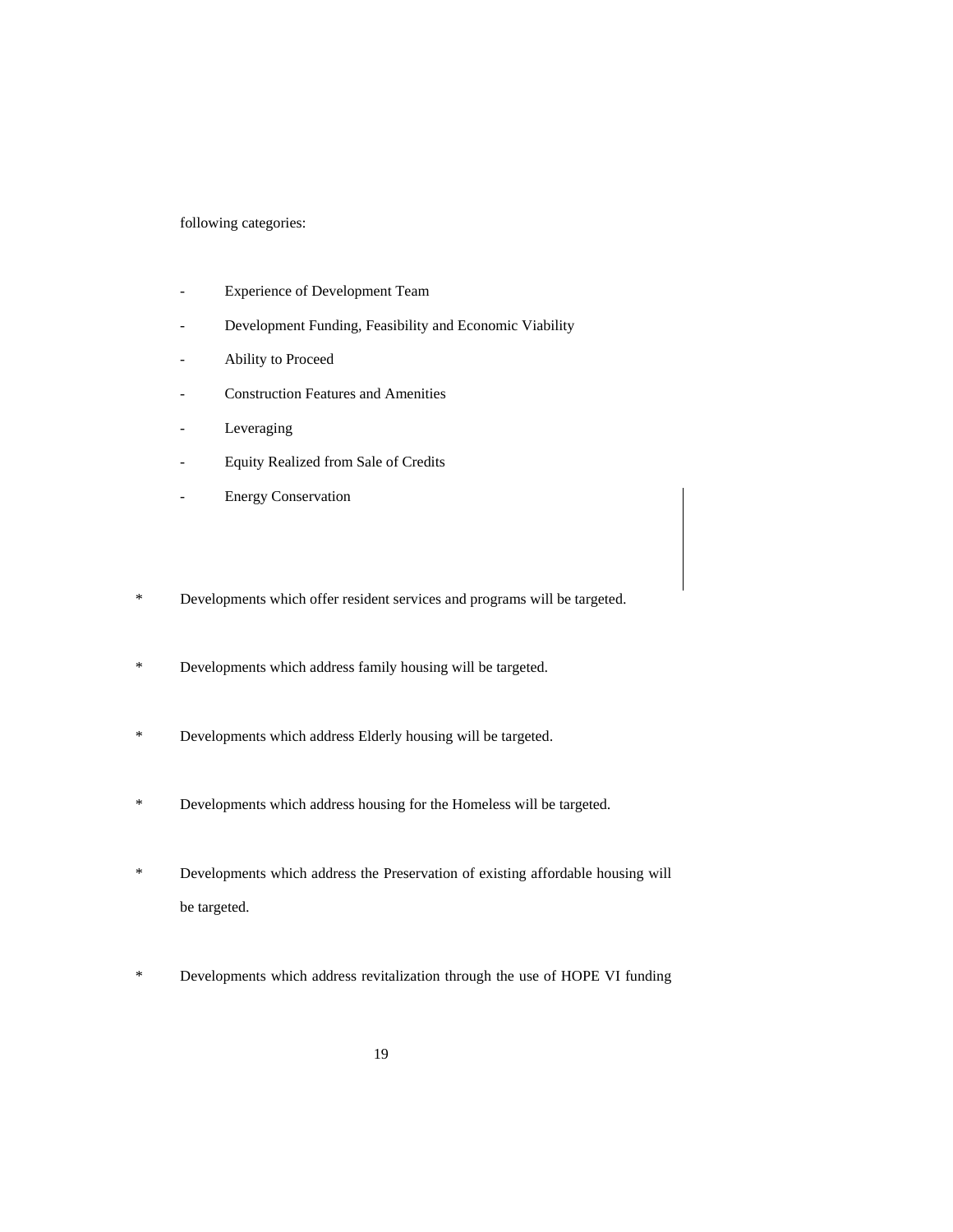will be targeted.

These criteria are specifically addressed in the Universal Application Package which is incorporated in FHFC rules by reference.

D. Sponsor Characteristics:

- \* Both Non-Profit and for-profit Sponsors/Developers may participate in the program, other than the IRC requirement for a 10 percent Non-Profit goal.
- \* Applications will be rejected if the Applicant or Developer or any Principal, Affiliate or Financial Beneficiary of an Applicant or Developer, have existing Developments that fail to comply with Rule Chapter 67-48, F.A.C., Section 42 of the Internal Revenue Code, the recorded Extended Use Agreement, or other FHFC programs.
- \* If any Applicant or any Affiliate of an Applicant, is determined by FHFC to have engaged in fraudulent actions or to have materially misrepresented information within the current Application or in any previous Applications for financing or Housing Credits administered by FHFC, the Applicant and any of the Applicant's Affiliates will be ineligible to apply for any program administered by the FHFC for a period of two (2) years, which will begin from the date the Board approves the disqualification of the Applicant's Application.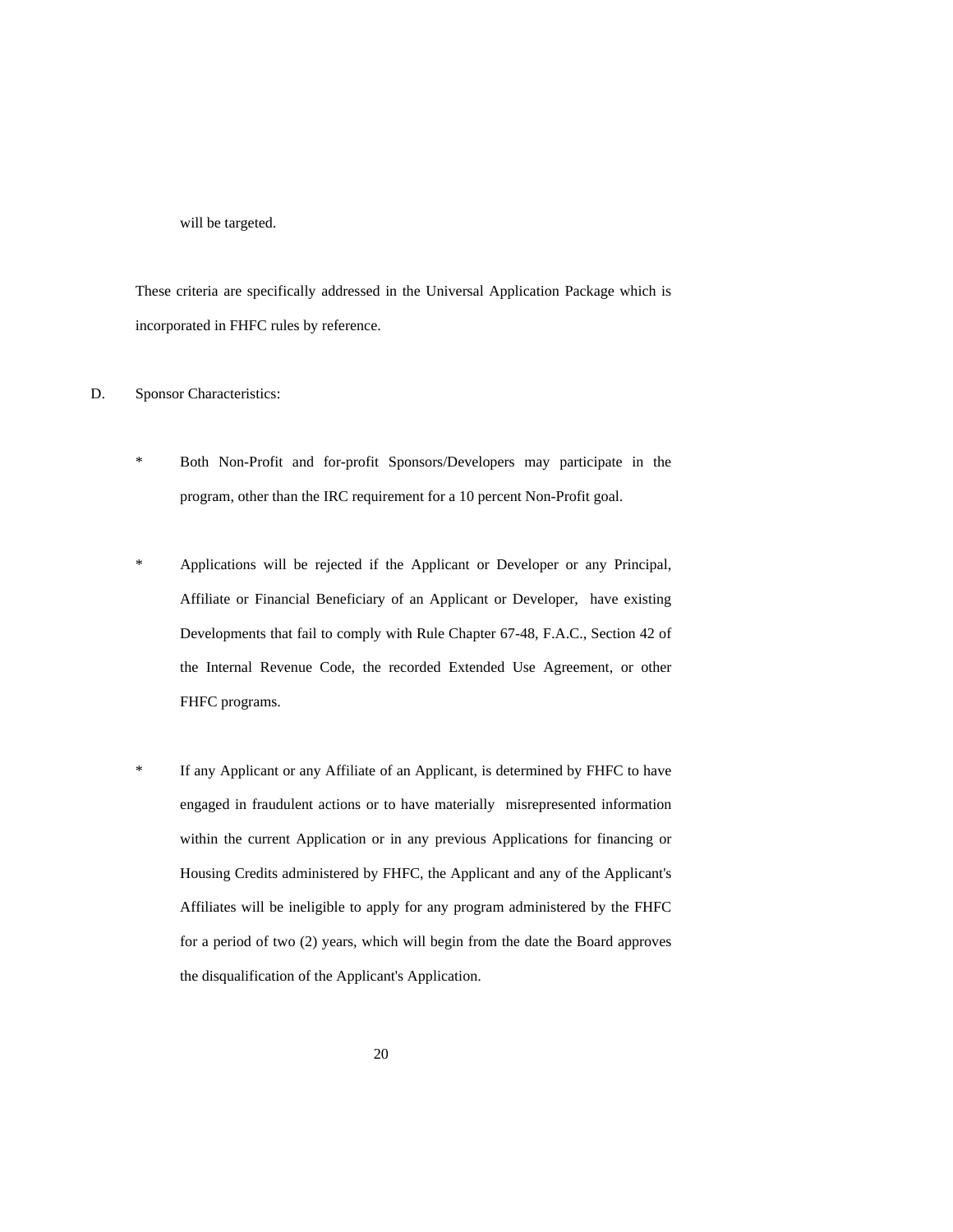- \* Developments which are located in Urban In-Fill areas will be targeted.
- \* Developments financed with HOPE VI funds will be targeted.

These criteria are addressed in the Universal Application Package which is incorporated in FHFC rules by reference.

- E. Tenant Populations With Special Housing Needs:
	- \* Developments which will serve the Elderly will be targeted.
	- \* Developments which will serve Farmworker/Commercial Fishing Worker s will be ta
	- \* Developments which will serve the Homeless will be targeted.
	- \* Developments which will serve Special Needs Households will be targeted.

These criteria are specifically addressed in the Universal Application Package which is incorporated in FHFC rules by reference.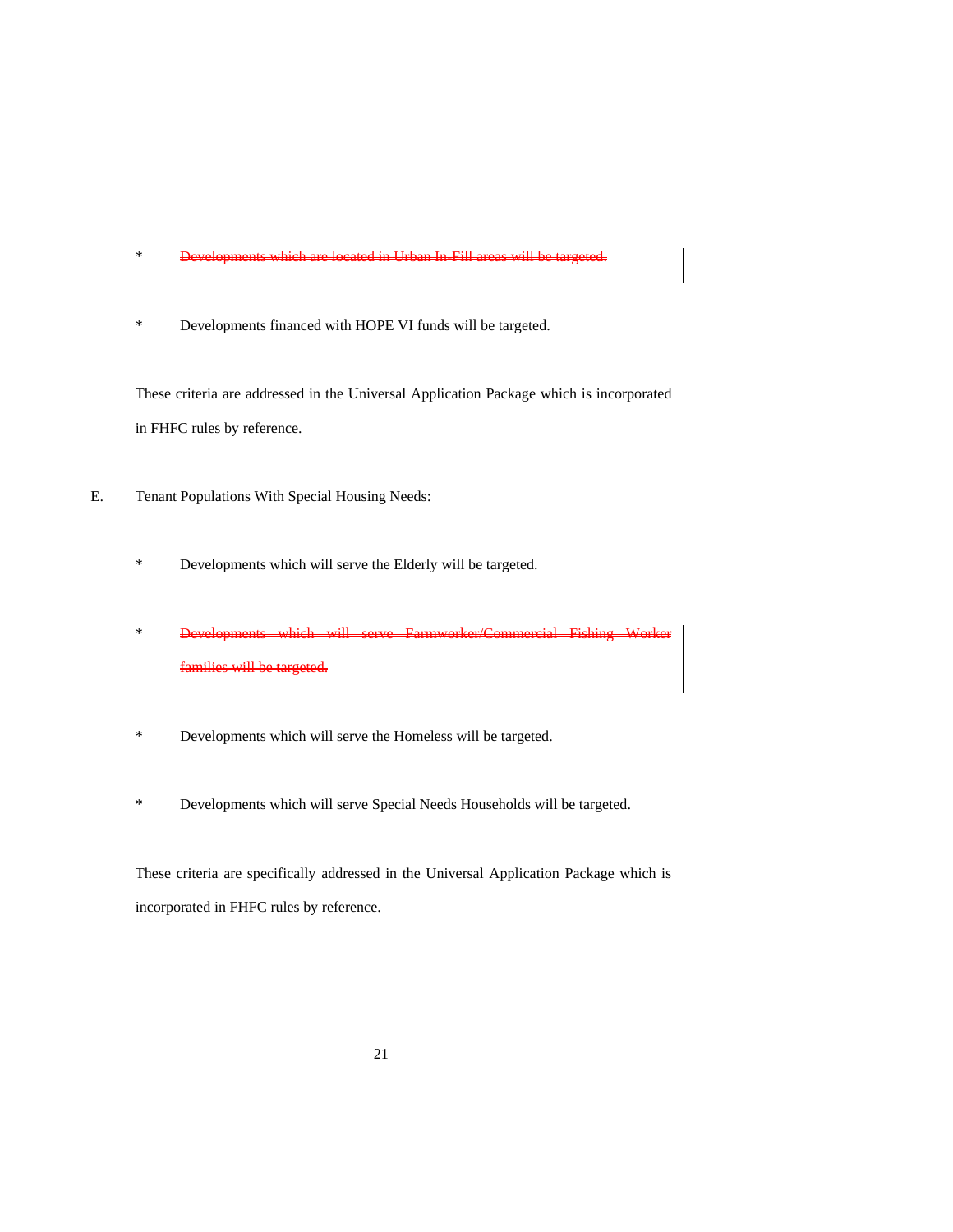- F. Tenant Populations of Individuals with Children:
	- \* Developments that have amenities and resident programs that service families with children are specifically targeted.

This criterion is specifically addressed in the Universal Application Package which is incorporated in FHFC rules by reference.

- G. Public Housing Waiting Lists:
	- \* Developments are required to actively seek persons on public housing waiting lists.

This criterion is specifically addressed in the Universal Application Package as a threshold requirement and is incorporated in FHFC rules by reference.

- H. Developments Intended for Eventual Resident Ownership:
	- \* Developments which provide specific programs for enabling residents to purchase a unit in the Development will be targeted.

This criterion is specifically addressed in the Universal Application Package which is incorporated in FHFC rules by reference.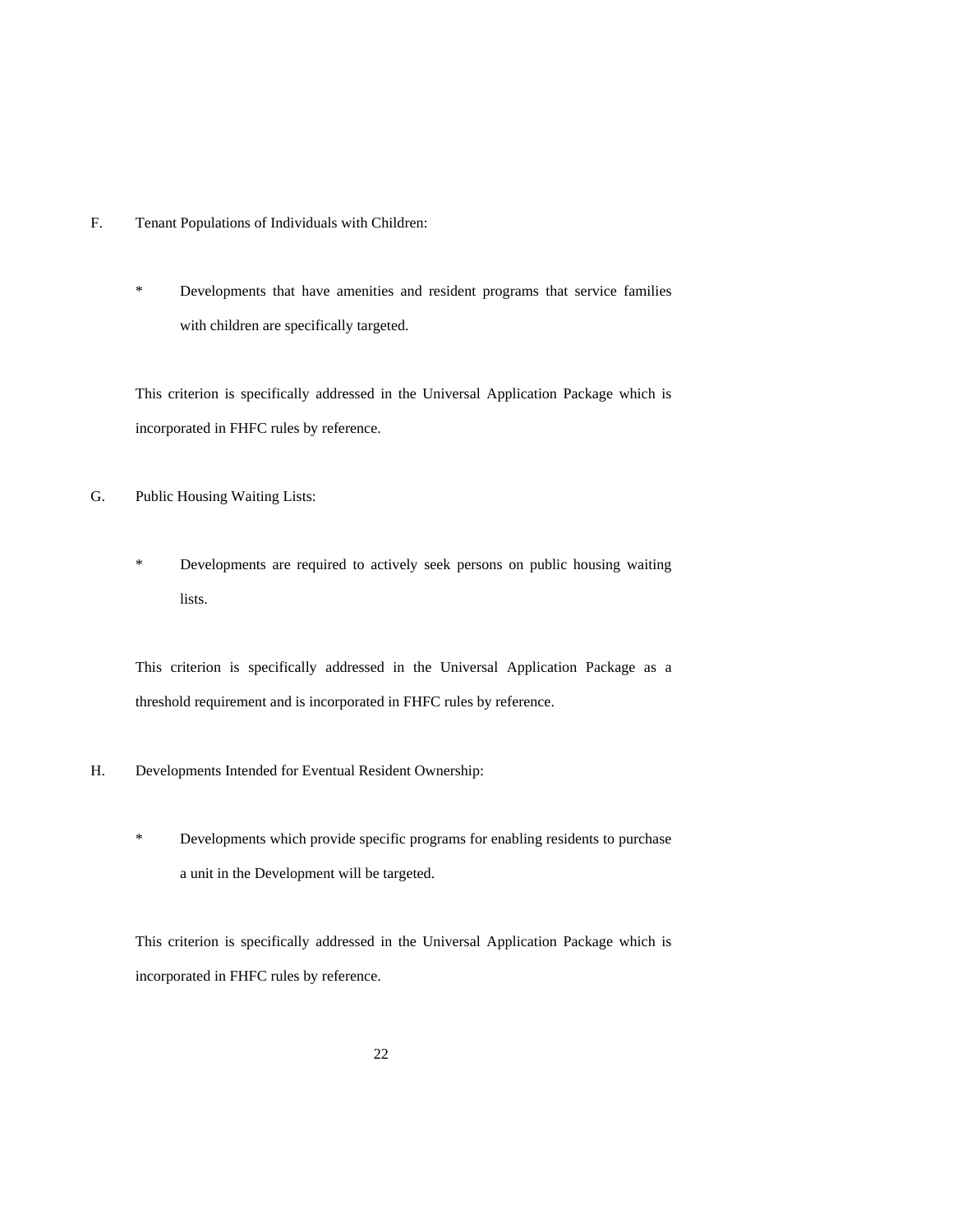# **II. Priorities**

A. Developments which will serve the Elderly, the Homeless, Families, Fishing Workers, Developments financed with funding from USDA-RD 538-514 and/or RD 516 or with USDA RD 515, Developments financed with HOPE VI funds, Developments located in the Florida Keys or a TOD-Area Urban In-Fill area, and Developments classified as Preservation and Revitalization, will be targeted.

These criteria are addressed in the Universal Application Package which is incorporated in FHFC rules by reference and in Sections 1,  $\frac{2}{7}$ , and  $\frac{6}{7}$  above.

B. Developments which will serve the lowest income families will be targeted.

This criterion is addressed in the Universal Application Package which is incorporated in FHFC rules by reference.

- C. Developments which will waive the option to convert the set aside units to market after year 14 and extend the set-aside period beyond the required 30-year period will be targeted.
	- \* A commitment to waive the option to convert after year 14 and to set-aside units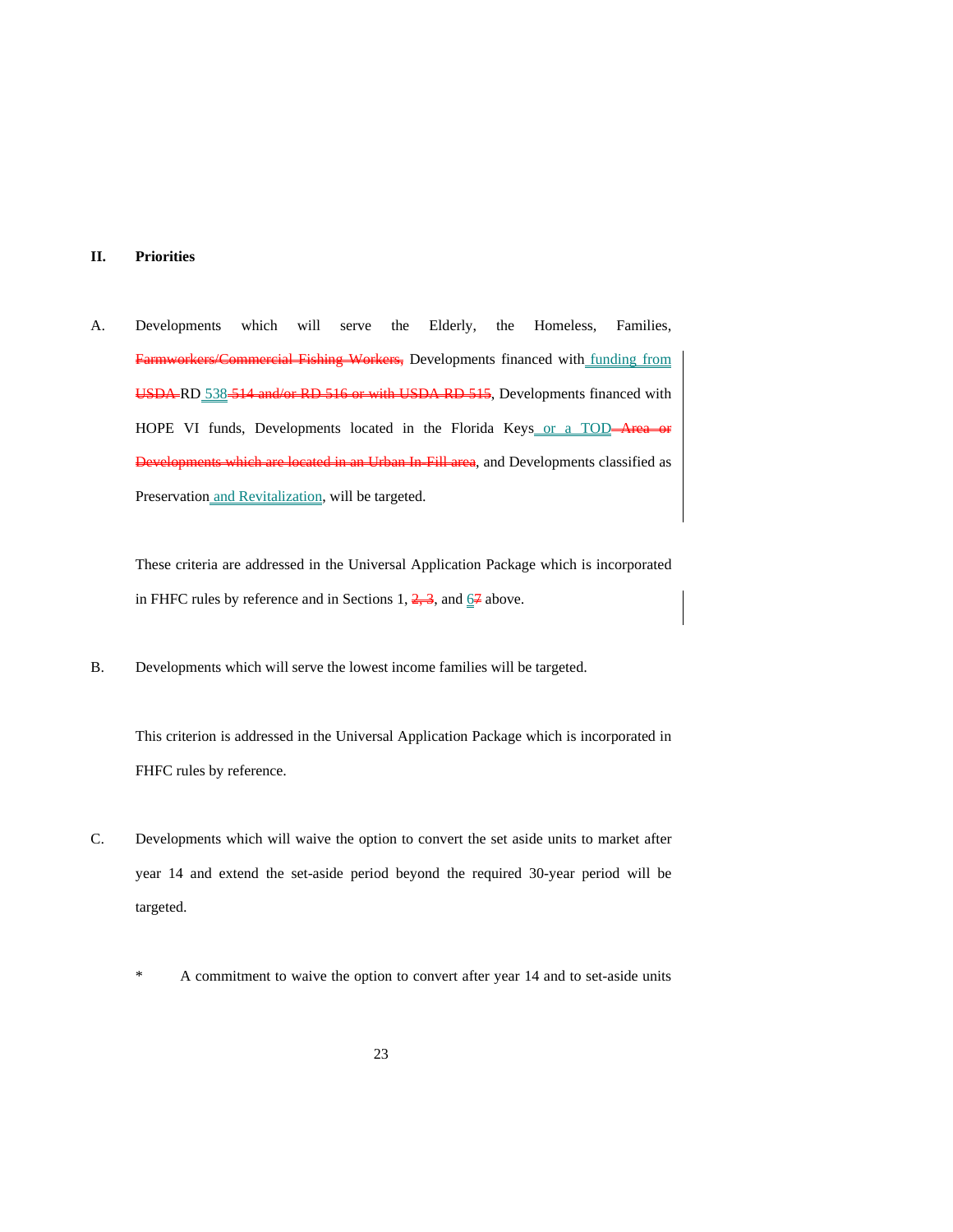beyond the required 30-year period is awarded points on a pro-rata basis. The minimum additional set-aside period is 1 year and the maximum additional set-aside period is 20 years, for a maximum total length of 50 years.

This criterion is addressed in the Universal Application Package and is incorporated in FHFC rules by reference.

D. Developments located in qualified census tracts, the development of which contributes to a concerted community revitalization plan will be targeted.

This criterion is addressed in the Universal Application Package which is incorporated in FHFC rules by reference.

E. Developments which require the least amount of Housing Credits to produce an affordable unit will be targeted.

This criterion is specifically addressed in the Universal Application Package which is incorporated in FHFC rules by reference.

F. The FHFC will initially allocate not less than 15 percent (as described in Section  $\frac{56}{9}$  of this QAP) of the state's Allocation Authority to Developments involving qualified, Non-Profit Applicants, provided they are Non-Profits organized under Chapter 617, Florida Statutes, or similar state statute if incorporated outside Florida, and as set forth in Section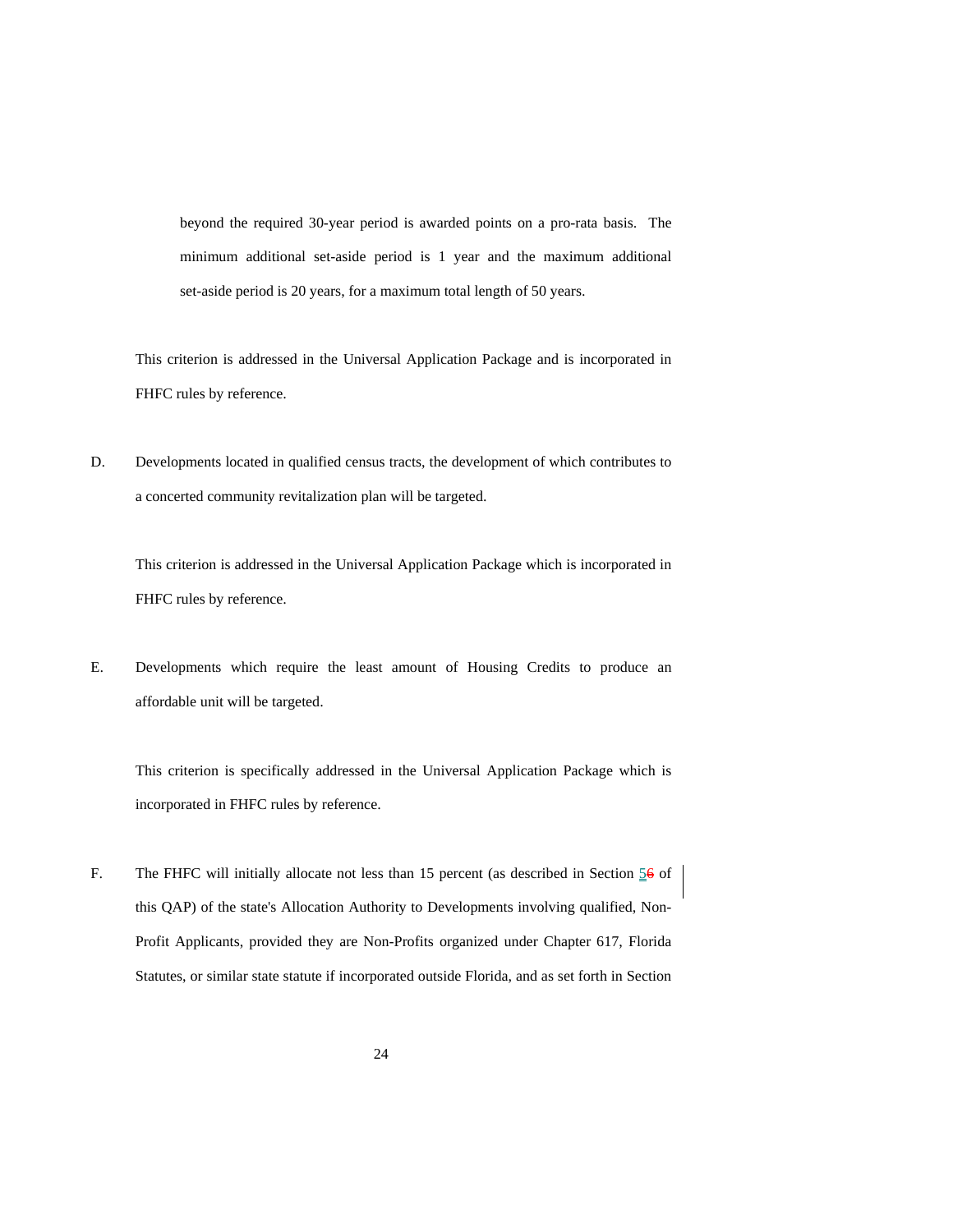42(h)(5) of the Internal Revenue Code, as amended, and Rule Chapter 67-48, Florida Administrative Code.

- G. The order of funding is:  $Two (2)$  Florida Keys Area Developments, one (1) HOPE VI **Development**Public Housing Revitalization Development, three (3) TOD Developments, one (1) RD Preservation Developments, Developments participating in the Preservation Set-Aside, RD (2) Urban In-Fill Developments, one (1) Elderly Development which may consist of an Assisted Living Facility,  $\frac{1}{2}$   $\frac{1}{2}$   $\frac{1}{2}$ (1) Homeless Developments, Developments participating in the Non-Preservation Set-Aside and Developments meeting the 15 percent Non-Profit goal, Small County Geographic Set-Aside Developments, Medium County Geographic Set-Aside Developments, and then, Large County Geographic Developments. The goal of allocating Housing Credits to two (2) Farmworker/Commercial Fishing Worker Developments, one (1) HOPE VI Development, two (2) Urban In-Fill Developments, one (1) Elderly Development, two one (21) Homeless Developments, and 15 percent of the Allocation Authority to Non-Profit Applicants can be met or partially met when allocating credits to Applications within the HC Florida Keys Area Special Set-AsideDevelopments, or the RD Preservation DevelopmentsHC Preservation Special Set-Aside or the HC RD Special Aside.
- H. Provided they are consistent with the QAP, the decisions of the Board of Directors of FHFC regarding Binding Commitments or the allocation of Housing Credits are solely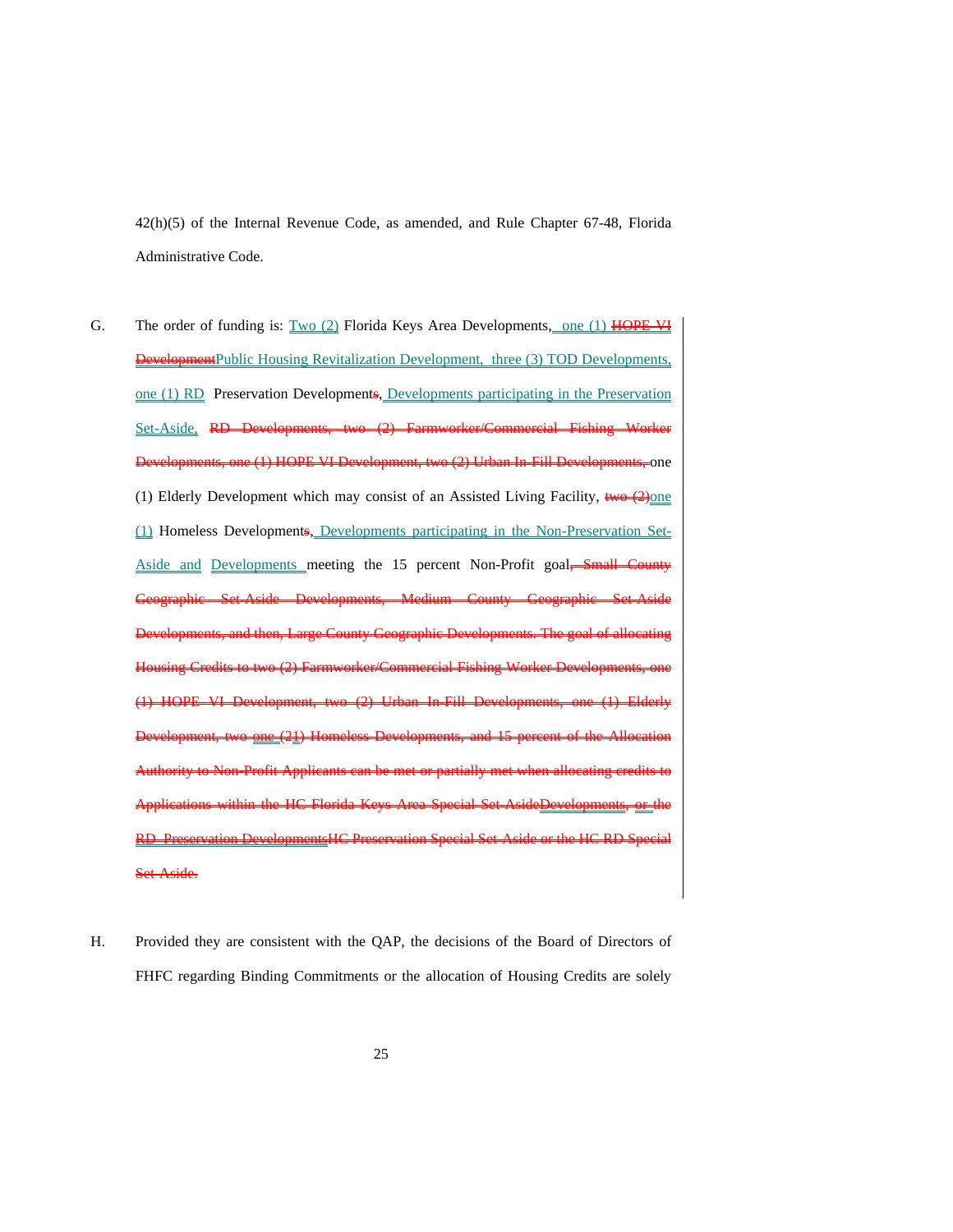within the discretion of the Board and shall be considered final.

## **III. Application of the Plan to Tax-Exempt Bond-Financed and Non-cycle Developments**

## A. Bond Financed Developments:

\* Developments financed with tax-exempt bonds subject to volume cap are required to meet FHFC minimum Housing Credit guidelines to qualify and be eligible for a Housing Credit analysis. If 50 percent or more of the aggregate basis of a Development's building(s) and the land on which such building(s) are located is financed with volume cap tax-exempt bonds, the Housing Credits are issued at the federal level rather than as part of the State's allocation authority and these Developments are not subject to the FHFC ranking and scoring process as set forth in Sections I and II above; however, they must meet the minimum threshold criteria, as follows:

Developments that receive tax-exempt bonds issued by the Florida Housing Finance Corporation will be deemed to have met the minimum threshold criteria by successfully completing a request for Housing Credits in their bond Application.

All otherCounty Housing Finance Authority-Issued bond-financed Developments must meet **minimum** threshold requirements, must submit a complete **Application**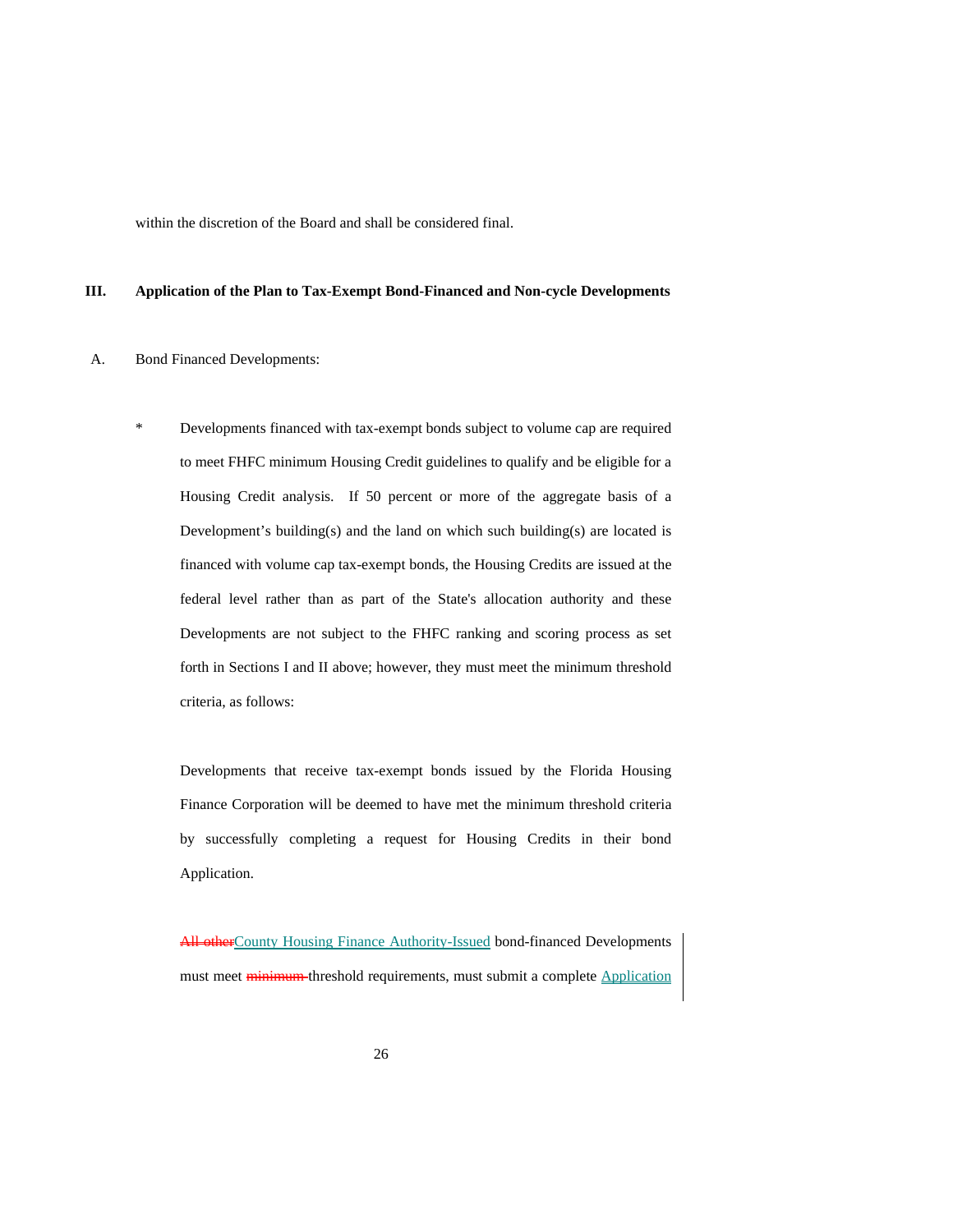for Universal Application Non-Competitive 4 Percent Housing Credits associated with a non-Corporation-issued MMRB by the date specified in Rule Chapter 67-48, Florida Administrative Code, least 50 67 points.

These County Housing Finance Authority-Issued bond-financed Developments are subject to all applicableother provisions of Rule Chapter 67-48, Florida Administrative Code, as outlined in the 2011 Universal Cycle Application, including, but not limited to, the compliance monitoring requirements set forth in Part IV of this plan below.

**Formatted:** Not Highlight

#### **Formatted:** Not Highlight

# B. Non-cycle Developments:

If time constraints preclude the conduct of an-additional open credit allocation cycle and Housing Credit Allocation Authority remains available to FHFC after the allocation of credits to all Developments which (i) apply in an open credit allocation cycle, (ii) meet the minimum threshold requirements, and (iii) are evaluated in accordance with the criteria set forth in Parts I and II above, FHFC may allocate credit to any Development which meets the minimum threshold requirements stated in the QAP.

# **IV. Compliance**